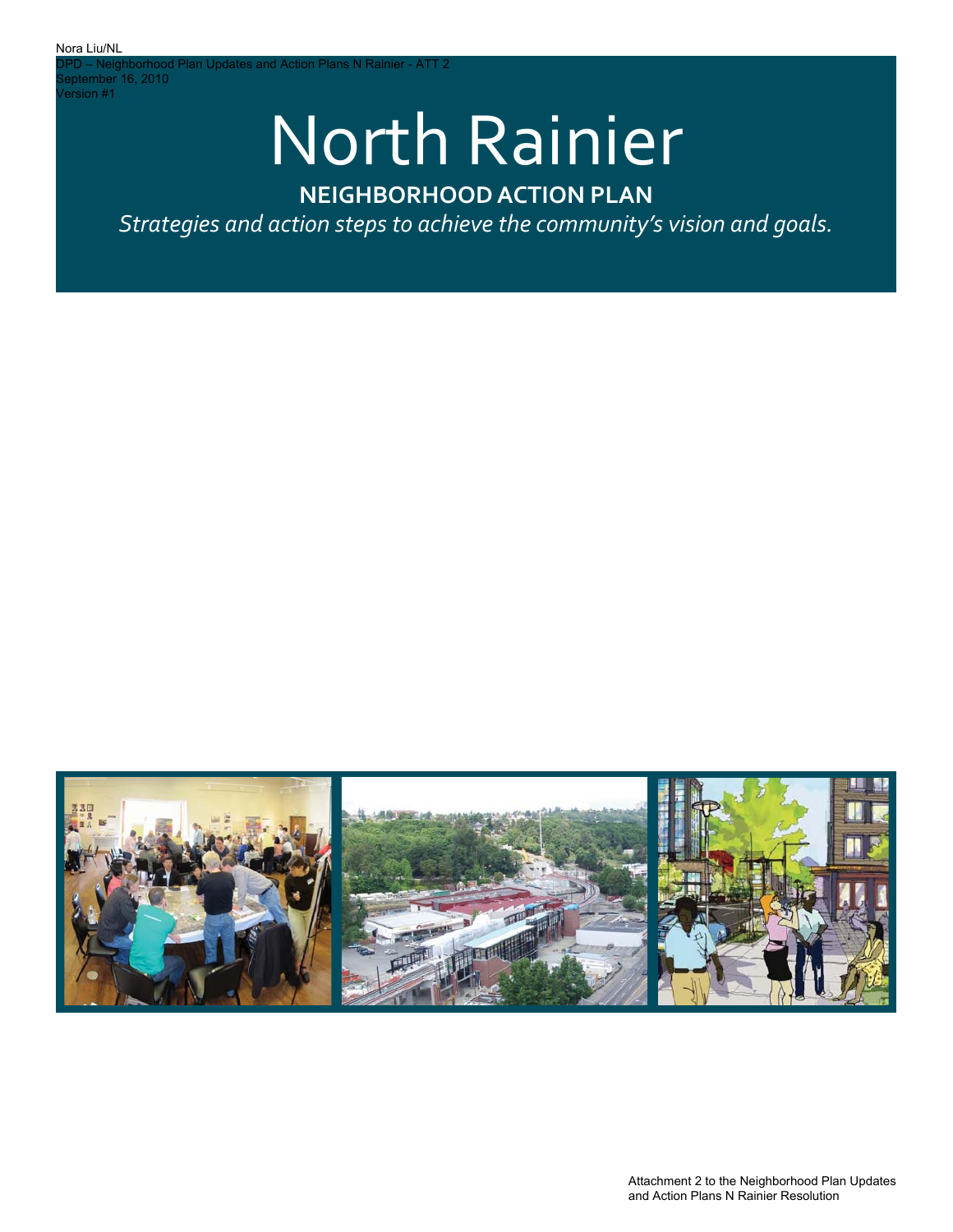## **North Rainier Neighborhood Action Plan**

The North Rainier Action Plan is the work plan that identifies strategies and action steps to be accomplished together by the community and the City in order to achieve the community's vision and goals. Through a series of meetings during 2009 and 2010, the community came together to create the North Rainier Neighborhood Plan Update, an update of the North Rainier Neighborhood Plan of 1999, and helped to prioritize the strategies and action steps of the North Rainier Action Plan. It is the intent of the City to complete the included Action Steps in the timeframes indicated assuming sufficient resources have been identified and are available.

## **Overview**

Neighborhood Plans are designed to be long‐term, flexible documents that shape and guide the future of a neighborhood. The original Neighborhood Planning process took place nearly 10 years ago and helped provide communities with a framework that allowed them to shape the direction of their neighborhood. The goals and strategies developed during the original neighborhood planning process were folded into the City's Comprehensive Plan.

The recently completed North Rainier Neighborhood Plan Update process affirmed the vision of the original North Rainier Neighborhood Plan completed in 1999 and refreshed the goals, policies and strategies to reflect the changed conditions of the plan area and involvement of a broader segment of the neighborhood's population. These proposed goals and policies will be forwarded to City Council in early 2011 for inclusion in the City's Comprehensive Plan.

## **Action Plans and Priorities**

The North Rainier Action Plan includes the vision, goals, policies and strategies of the North Rainier Neighborhood Plan Update as well as the goals, policies and strategies that were carried over from the North Rainier Neighborhood Plan of 1999. The action plan includes action steps to be addressed in the near future as work toward the associated strategy. The action plan is intended to be refreshed regularly by the community and the City. It is a living document that accommodates changing priorities, conditions, tools and resources.

Action Plan priorities are the shared work of the community and the City that are required to achieve the vision and goals of the Neighborhood Plan update process. In order to be implemented, each strategy has specific action steps that the City, neighborhood residents, business, and other actors are responsible for completing. To assure progress toward implementation, each action step has an estimated timeline for completion.

The following two tables summarize the community's prioritization of goals and strategies from the 2009 Neighborhood Plan Update Process in North Rainier. The City's neighborhood planning team gathered this feedback in two ways. First, a Town Hall meeting in May 2010, community members participated in a "dot exercise", in which they placed an allotted number of dots beside their own priorities. Second, community members participated in a similar exercise via an online survey.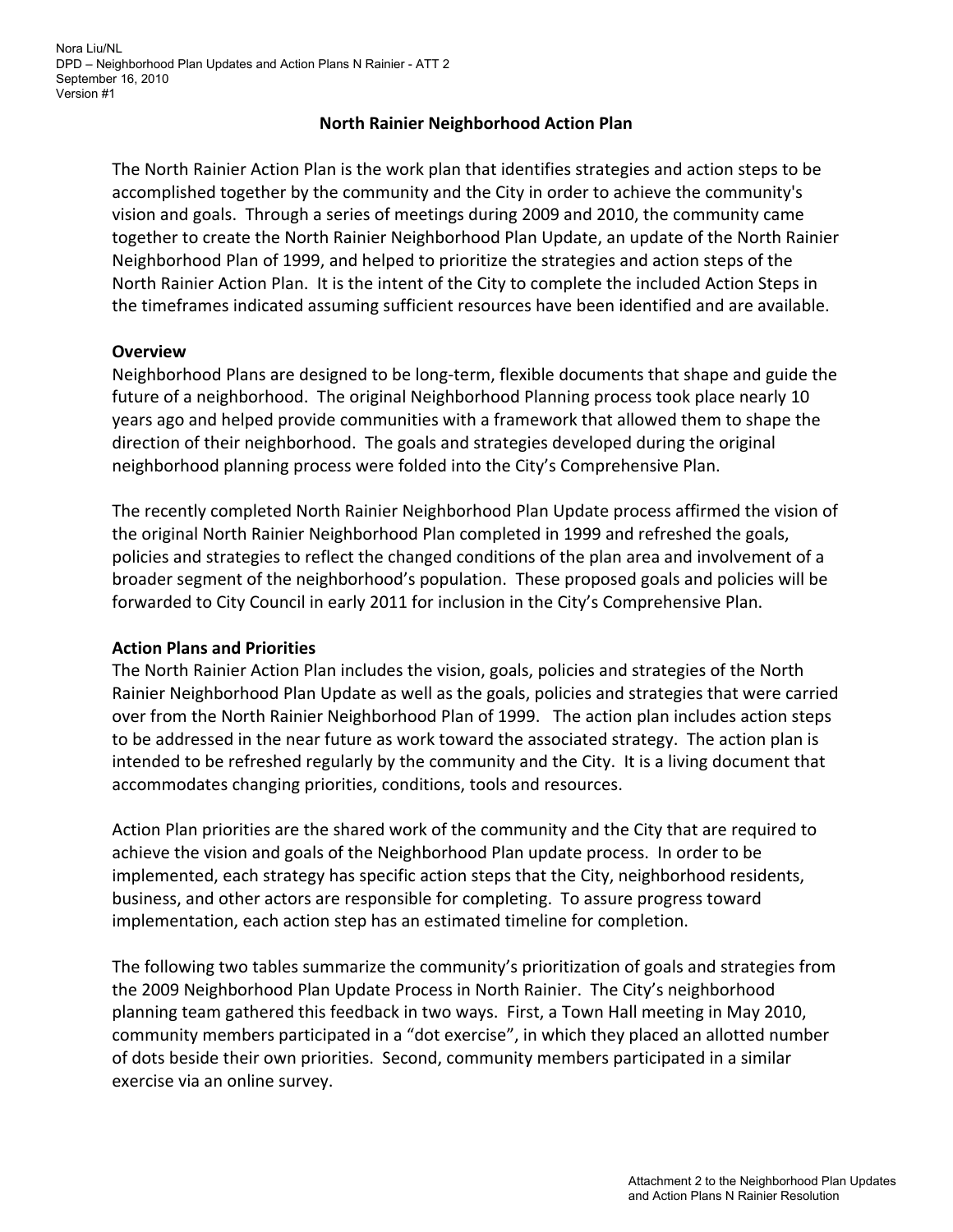## Table A: Top Selected Goals for North Rainier

| <b>Dots</b> | Goal # | description                                                           |
|-------------|--------|-----------------------------------------------------------------------|
| 259         | Goal   | Rainier Ave S and MLK Jr Way S are safe and attractive to walk, bike, |
|             | 10     | and ride as well as drive                                             |
| 211         | Goal 5 | A neighborhood that supports its youth                                |
| 152         | Goal 7 | A safe neighborhood                                                   |
| 151         | Goal 1 | A vibrant neighborhood and destination business district              |
| 141         | Goal 2 | A neighborhood with ethnic and cultural diversity                     |
| 141         | Goal 8 | A vibrant, mixed use Town Center                                      |

## Table B: Top Selected Strategies for North Rainier

| <b>Dots</b> | <b>Strategy#</b> | <b>Description</b>                                                                          |
|-------------|------------------|---------------------------------------------------------------------------------------------|
| 74          | 5.1              | Fund programs that engage youth in positive and safe ways                                   |
| 54          | 5<br>additional  | Supporting a healthy and strong community                                                   |
| 47          | 5.2              | Develop coordinated information resources for youth about activities,<br>jobs, job training |
| 40          | 1.5              | Retain grocery and drug store                                                               |
| 36          | 3.1              | Encourage and/or require mix of home prices and sites                                       |
| 35          | 5.3              | Create seamless access for youth to community amenities and services                        |
| 35          | 7.4              | Increase the mix of uses and number of people living in the town<br>center                  |

This informal summary simply highlights those goals and strategies that garnered the most dots, and provides a brief synthesis of the top-dotted items. The results are a general indicator of community priorities ‐‐ they are not intended to preclude or limit other goals and strategies identified in the neighborhood plans. A complete list of the goals and strategies that were listed during this exercise is included in the Action Plan; and the Neighborhood Plan Update Town Hall and Web Survey Results which are available at

http://www.seattle.gov/dpd/Planning/Neighborhood\_Planning/Overview/

For the North Rainier neighborhood, the key themes that emerged from the dot exercise were:

- In goals, Rainier and MLK gets the most dots but none of its many strategies were top dot-getters.
- In strategies, **youth** is the primary focus, particularly related to social program funding (5.1, 5additional, 5.2, 5.3). Strategies touch on retail anchor (grocery and pharmacy), and increasing the number and mix of uses – urban density. They also prioritized housing affordability.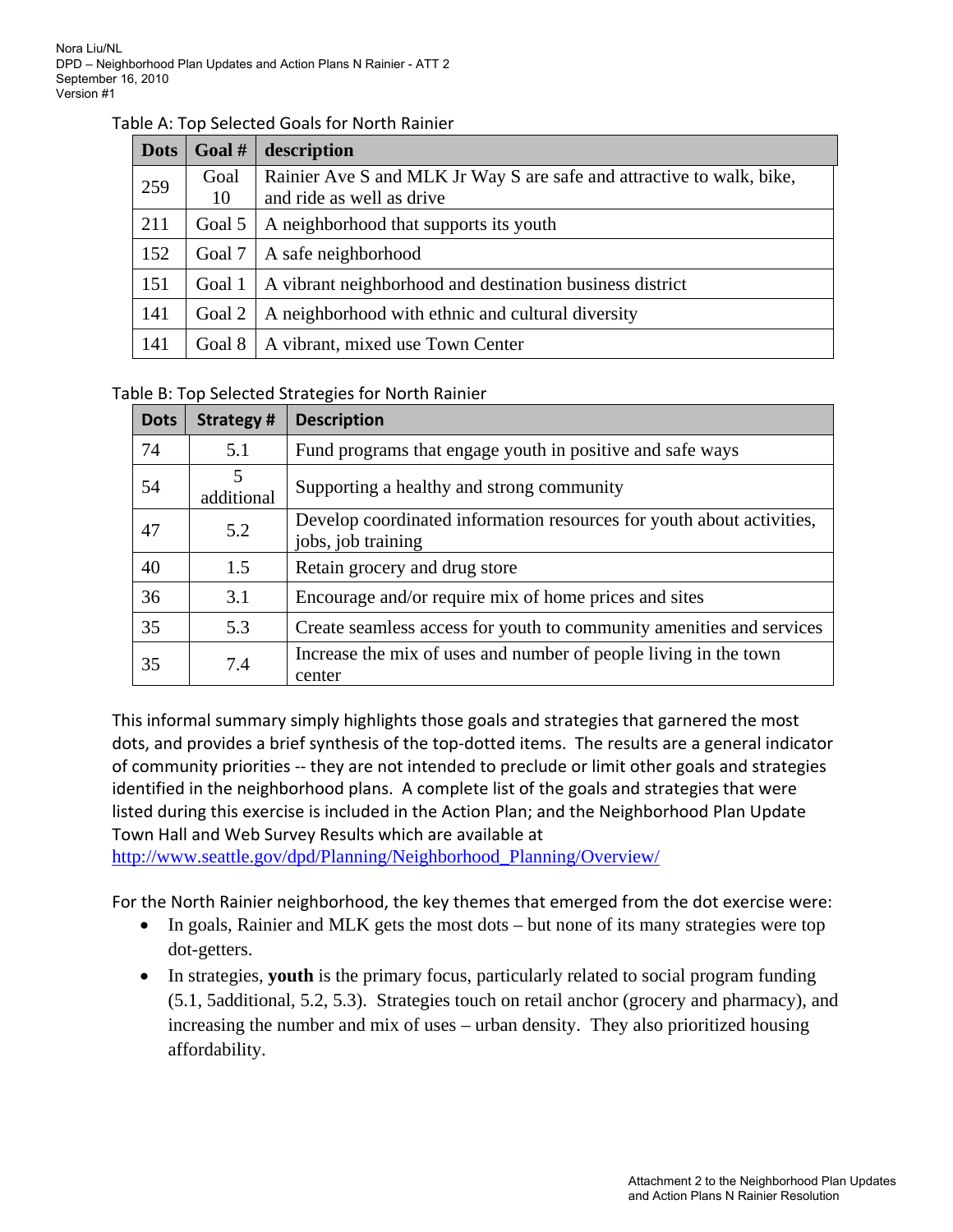Nora Liu/NL DPD – Neighborhood Plan Updates and Action Plans N Rainier - ATT 2 September 16, 2010 Version #1

## **Implementation Strategy**

A Neighborhood Action Team will be formed around each goal that is a demonstrated priority, so that community members can take ownership of the priorities that matter most. Community members will self‐select Action Teams, so that people who are passionate and committed to implementing a goal will carry out the work required to for implementation. The City department that best relates to the stated goal will convene the Action Team. The different Action Teams will function differently depending on the type and timing of the work to be done. The Neighborhood District Coordinator will provide contact information for City staff of the different Action Teams and also serve to connect community members who are interested in participating in Action Teams.

The City will host community‐wide meetings to inform residents on the progress of the previous year's Action Steps and to determine the next Action Steps. Action Plans will continuously be revised accordingly.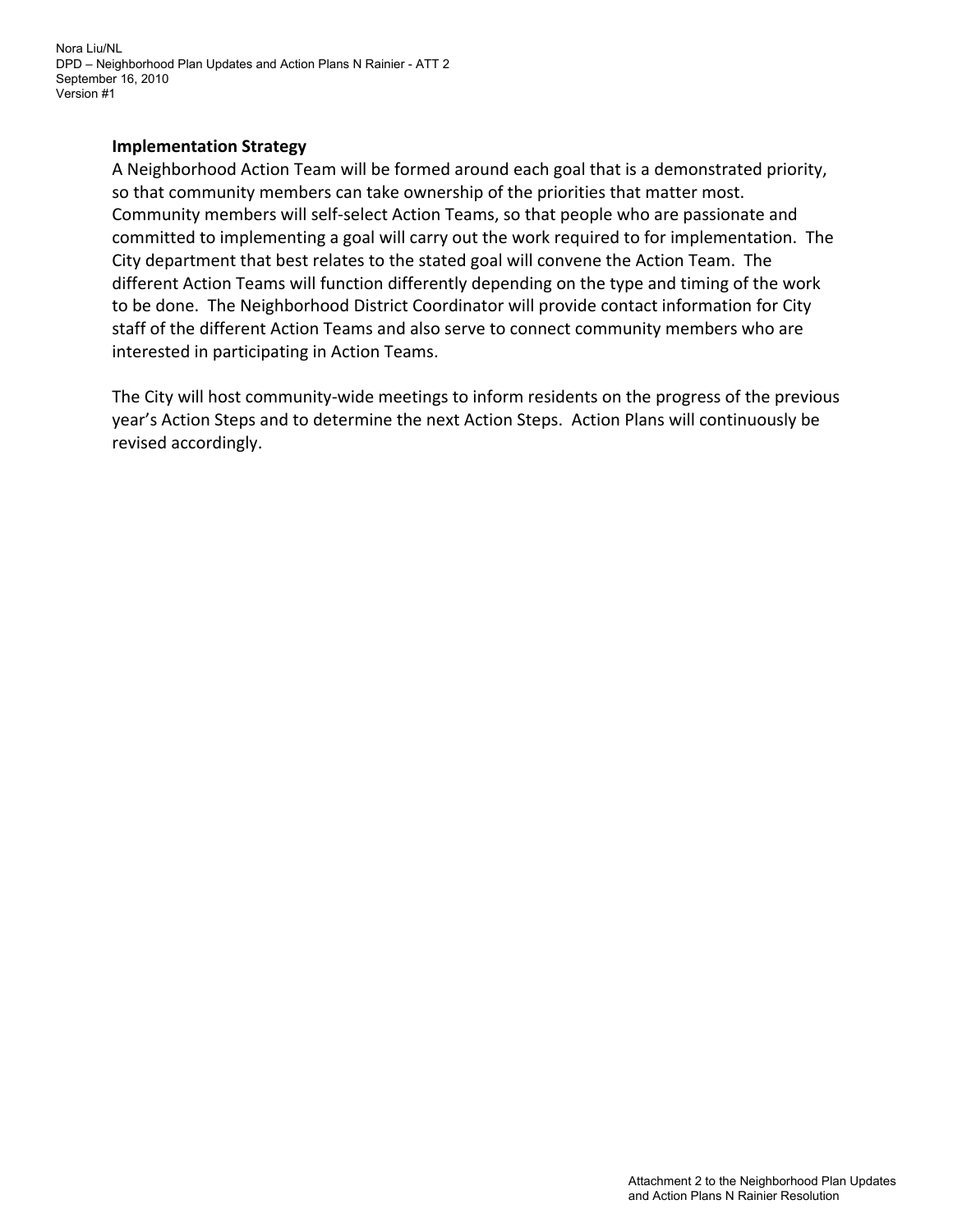North Rainier Action Plan **HOW WHAT WHEN WHO** Community Partners **Community Partners Priority** (Catalyst, High, Medium) 1‐3 yrs; 3‐6 yrs; 6‐10 yrs yrs; 3-6 yrs; 6-10 yrs Plan,<br>Done) Underway, Done) (On‐going, Plan, **Action Steps Action Steps Strategies** meframe **Timeframe City Dept** (On-going, F<br>Underway, I **Policies Agency Vision Phase Goals Vision**

Entering the North Rainier Valley we are impressed by the neat, well maintained, well-landscaped main thoroughfares that accommodate all major modes of transportation. We are an interweaving of people of various backgrounds who live and work in a culturally and economically diverse area which maintains its ethnic roots. Business, light industrial, and high-tech job opportunities provide welcome *employment for the entire Puget Sound region.*

The residential environment comprises multi-family, single-family, and mixed-use housing in clean, safe neighborhoods affordable to a broad range of people. Housing densities increase near the core of the urban village and around transportation hubs. Multi-family housing is not concentrated in one area, allowing increased density while not overwhelming the community.

RVCDF, CCD, HS,

Residential areas are peaceful, quiet and safe. They are inviting to pedestrians, children, families the elderly, and people with special needs. Anyone is able to walk or roll along the streets at all hours of the day or night. Consistent maintenance keeps areas clean, neat, and safe. Pocket parks and p-patches are interspersed throughout the neighborhoods. Iron bars covering doors and windows are seen no more, having been replaced by vibrant architecture and colors, open doors, and a pedestrian-friendly atmosphere that has drawn residents back to the community. Neighbors know and care about each other; children *are welcome and have plenty of safe places to play.*

North Rainier Valley is a destination for recreational activities. Continuous bicycle paths and routes meander from Lake Washington through the residential areas, through parks, the City, and outlying areas. The green spaces are linked together. Playfields and courts allow for all ages and skill levels to gather and compete. Venues are set up for regional sports.

The valley is a draw for film, theater, music, dance, and visual arts. Public Squares, religious institutions, schools, and community centers are also gathering places for activities for neighborhood residents. The community enjoys and celebrates diversity. Committee to helping immigrants become an integral part of this neighborhood, programs are set up to accommodate new immigrant populations and aid them with English classes, cultural interaction, and advocacy for their needs. Such programs are increasingly shared in and with other parts of the City.

Our ongoing commitment to the education of our youth is the cornerstone of the North Rainier Neighborhood. Schools are consistently and fully used for adult education, afterschool activities, and a wide variety of educational and tutorial opportunities. Citizens are actively involved in outreach and volunteer programs. High-quality school programs have become a draw for business and employment. The businesses are strong, stimulating and economically stable. Various new commercial and industrial activities have recently entered the scene and retain the diversity and ethnic heritage that make our

Rainier Valley unique. A full range of services is available without having to leave the community. Zoning coordinates industrial, commercial, and residential uses to their mutual advantage. Businesses actively *participate in community activities. Retail property is well kept and accessible to all.*

Public transportation has become easier to use than the automobile oriented systems of the 20th century. Major routes are safe for bikes, pedestrians, autos and transit users and are completely accessible for the visually and physically impaired. The streets themselves are tree-lined and smooth. Transit systems link the east, west, north and south areas of Seattle, and the entire Puget Sound region in a way that is non-intrusive to the fabric of the neighborhood. The commute is easy for folks from other areas to visit, work, and shop in the North Rainier Valley.

Mount Rainier remains a landmark vista in the heart of Rainier Valley. The pulse of our area is vibrant. The future is grand.

| A vibrant business district that serves North Rainier residents and is a destination shopping area with stores that serve the greater Rainier Valley                                                                                                                                                                                                                                                                                                                                                     |                                                                                                            |          |                                  |            |                                       |          |  |  |  |
|----------------------------------------------------------------------------------------------------------------------------------------------------------------------------------------------------------------------------------------------------------------------------------------------------------------------------------------------------------------------------------------------------------------------------------------------------------------------------------------------------------|------------------------------------------------------------------------------------------------------------|----------|----------------------------------|------------|---------------------------------------|----------|--|--|--|
| Policy 1.A. Affordable commercial space in new developments                                                                                                                                                                                                                                                                                                                                                                                                                                              |                                                                                                            |          |                                  |            |                                       |          |  |  |  |
| Encourage the inclusion of affordable commercial space in new development.                                                                                                                                                                                                                                                                                                                                                                                                                               |                                                                                                            |          |                                  |            |                                       |          |  |  |  |
| Policy 1.B. A vibrant commercial district that provides local jobs and is a retail destination                                                                                                                                                                                                                                                                                                                                                                                                           |                                                                                                            |          |                                  |            |                                       |          |  |  |  |
| Strive to facilitate the vitality of existing retail and businesses that help meet the neighborhood's employment goals and serve as destination businesses for customers from the Rainier Valley and<br>beyond in addition to meeting the daily needs of residents.                                                                                                                                                                                                                                      |                                                                                                            |          |                                  |            |                                       |          |  |  |  |
| Strategy 1.1: Support the work of the Rainier Valley Chamber of Commerce                                                                                                                                                                                                                                                                                                                                                                                                                                 |                                                                                                            |          |                                  |            |                                       |          |  |  |  |
| Strengthen the Rainier Valley Chamber of Commerce and encourage increased membership from local businesses so that<br>business owners can work together and with the community to create a vibrant neighborhood business district that serves the<br>community. The Chamber can also provide a venue for peer support and mentoring as well as a venue for its members to raise<br>its concerns to the City and to pursue grants and technical assistance.                                               |                                                                                                            |          |                                  |            |                                       |          |  |  |  |
| OED manages the Neighborhood Business District Fund. Funding depends on success of application in competitive award<br>process.                                                                                                                                                                                                                                                                                                                                                                          | H                                                                                                          | $1 - 10$ | <b>RVCC.</b> local bus<br>assoc  | OFD        |                                       | $\circ$  |  |  |  |
| Strategy 1.2: Create affordable commercial space                                                                                                                                                                                                                                                                                                                                                                                                                                                         |                                                                                                            |          |                                  |            |                                       |          |  |  |  |
| Look for opportunities in projects receiving City funding to create affordable commercial spaces.                                                                                                                                                                                                                                                                                                                                                                                                        |                                                                                                            |          |                                  |            |                                       |          |  |  |  |
| OED funds RVCDF, which continues to work on creating financing structures to provide affordable commercial space.                                                                                                                                                                                                                                                                                                                                                                                        | $\mathsf H$                                                                                                | $1 - 3$  | RVCDF,<br>developer              | OED        |                                       | $\circ$  |  |  |  |
| OED manages an allocation of New Markets Tax Credits available on a first come first served basis to developers                                                                                                                                                                                                                                                                                                                                                                                          | H                                                                                                          | $1 - 6$  | developer                        | OED        |                                       | $\Omega$ |  |  |  |
|                                                                                                                                                                                                                                                                                                                                                                                                                                                                                                          |                                                                                                            |          |                                  |            |                                       |          |  |  |  |
| OED has bond allocation for 2010 available to developers                                                                                                                                                                                                                                                                                                                                                                                                                                                 |                                                                                                            | $1 - 3$  | developer                        | OED        |                                       |          |  |  |  |
| Strategy 1.3: Support and expand diverse mix of small businesses                                                                                                                                                                                                                                                                                                                                                                                                                                         |                                                                                                            |          |                                  |            |                                       |          |  |  |  |
| Support and expand the existing diverse mix of generally small scale businesses by: Using design quidelines that provide<br>quidance for creating business spaces that are culturally-appropriate (such as storefronts that open onto sidewalks); Providing<br>technical assistance to small businesses in retail corridor; Providing access to financing for small businesses in retail corridor;<br>Encouraging membership in local business associations; and Encouraging peer support and mentoring. |                                                                                                            |          |                                  |            |                                       |          |  |  |  |
| Develop guidelines to create commercial spaces supportive of small businesses                                                                                                                                                                                                                                                                                                                                                                                                                            | H                                                                                                          | $1 - 3$  | dev                              | <b>DPD</b> |                                       | $\circ$  |  |  |  |
| OED provides business technical assistance and access to capital through Community Capital Development, Rainier Valley<br>Community Development Fund, and Shorebank Cascadia community development lending partners.                                                                                                                                                                                                                                                                                     | $\mathsf{M}% _{T}=\mathsf{M}_{T}\!\left( a,b\right) ,\ \mathsf{M}_{T}=\mathsf{M}_{T}\!\left( a,b\right) ,$ | $1 - 10$ | business                         | OED        | RVCDF,<br>CCD,<br>ShoreB,<br>Cascadia | $\circ$  |  |  |  |
| Encourage membership in local Business Association                                                                                                                                                                                                                                                                                                                                                                                                                                                       | H                                                                                                          | $1 - 10$ | <b>RVCC, local bus</b><br>assoc  |            |                                       |          |  |  |  |
| Support peer mentoring                                                                                                                                                                                                                                                                                                                                                                                                                                                                                   | $\mathsf{M}% _{T}=\mathsf{M}_{T}\!\left( a,b\right) ,\ \mathsf{M}_{T}=\mathsf{M}_{T}\!\left( a,b\right) ,$ | $1 - 10$ | <b>RVCCr, local bus</b><br>assoc |            |                                       |          |  |  |  |
| OED does outreach to businesses and is implementing the retail study to support small businesses.                                                                                                                                                                                                                                                                                                                                                                                                        | ${\sf M}$                                                                                                  | $1 - 6$  | <b>RVCC, ABAS</b>                | OED        |                                       |          |  |  |  |
| Strategy 1.4: Strengthen business district through partnerships                                                                                                                                                                                                                                                                                                                                                                                                                                          |                                                                                                            |          |                                  |            |                                       |          |  |  |  |

OED supports Community Capital Development, Rainier Valley CDF, HomeSight and refers to SCORE and Small Business M 1-6 **RVCC**, local bus<br>Development Center Marchael assoc

| <b>Development Center</b>                                                                                                                                                                                                                                                                                                                                                                                                                                                                                                                                                                                                             | M | $1 - 6$  | assoc                                      | OED        | SCORE, UW<br>Law Clinic | $\circ$ |  |  |  |  |
|---------------------------------------------------------------------------------------------------------------------------------------------------------------------------------------------------------------------------------------------------------------------------------------------------------------------------------------------------------------------------------------------------------------------------------------------------------------------------------------------------------------------------------------------------------------------------------------------------------------------------------------|---|----------|--------------------------------------------|------------|-------------------------|---------|--|--|--|--|
| Strategy 1.5: Retain grocery and drug store                                                                                                                                                                                                                                                                                                                                                                                                                                                                                                                                                                                           |   |          |                                            |            |                         |         |  |  |  |  |
| Retain a grocery and pharmacy store in the Town Center.                                                                                                                                                                                                                                                                                                                                                                                                                                                                                                                                                                               |   |          |                                            |            |                         |         |  |  |  |  |
| Work in partnership with property owners to retain grocery store and pharmacy                                                                                                                                                                                                                                                                                                                                                                                                                                                                                                                                                         | H | $1 - 6$  | dev, prop owner                            | <b>DPD</b> |                         | $\circ$ |  |  |  |  |
| Strategy 1.6: Improve the Town Center with community driven projects                                                                                                                                                                                                                                                                                                                                                                                                                                                                                                                                                                  |   |          |                                            |            |                         |         |  |  |  |  |
| Improve the existing town center and make it more inviting using the City's Neighborhood Business District Fund and<br>Neighborhood Street Funds. Work with the community to identify projects and initiatives in which the community's effort would<br>be matched by funds from the Neighborhood Matching Fund. Improvements may include streetscape amenities, such as<br>benches and banners; activating public spaces with street vendors; business district marketing map and brochure; and<br>encourage community-driven activities that support gatherings which draw customers such as street fairs, farmers markets;<br>etc. |   |          |                                            |            |                         |         |  |  |  |  |
| Neighborhood Business District Funds are awarded through a competitive process                                                                                                                                                                                                                                                                                                                                                                                                                                                                                                                                                        | H | $1 - 10$ | <b>RVCC, local bus</b><br>assoc, comm grps | OED        |                         | $\circ$ |  |  |  |  |
| Neighborhood Street Funds are awarded through a competitive process                                                                                                                                                                                                                                                                                                                                                                                                                                                                                                                                                                   | H | $1 - 10$ | local bus assoc,<br>comm grps              | SDOT       |                         | $\circ$ |  |  |  |  |
| Neighborhood Matching Funds are awarded through a competitive process                                                                                                                                                                                                                                                                                                                                                                                                                                                                                                                                                                 | H | $1 - 10$ | comm grps                                  | <b>DON</b> |                         | $\circ$ |  |  |  |  |
| Goal 2. A neighborhood with ethnic and cultural diversity                                                                                                                                                                                                                                                                                                                                                                                                                                                                                                                                                                             |   |          |                                            |            |                         |         |  |  |  |  |
| Ethnic and cultural diversity is a continued presence in the businesses and community.                                                                                                                                                                                                                                                                                                                                                                                                                                                                                                                                                |   |          |                                            |            |                         |         |  |  |  |  |
| Policy 2.A. Include cultural community centers and services in Town Center                                                                                                                                                                                                                                                                                                                                                                                                                                                                                                                                                            |   |          |                                            |            |                         |         |  |  |  |  |
| Promote the location of cultural community centers and services in transit-accessible areas of the neighborhood.                                                                                                                                                                                                                                                                                                                                                                                                                                                                                                                      |   |          |                                            |            |                         |         |  |  |  |  |
| Policy 2.B. Provide support to small culturally based businesses                                                                                                                                                                                                                                                                                                                                                                                                                                                                                                                                                                      |   |          |                                            |            |                         |         |  |  |  |  |
| Provide technical and financial support to small businesses that meet the needs of the ethnic and cultural communities in the neighborhood.                                                                                                                                                                                                                                                                                                                                                                                                                                                                                           |   |          |                                            |            |                         |         |  |  |  |  |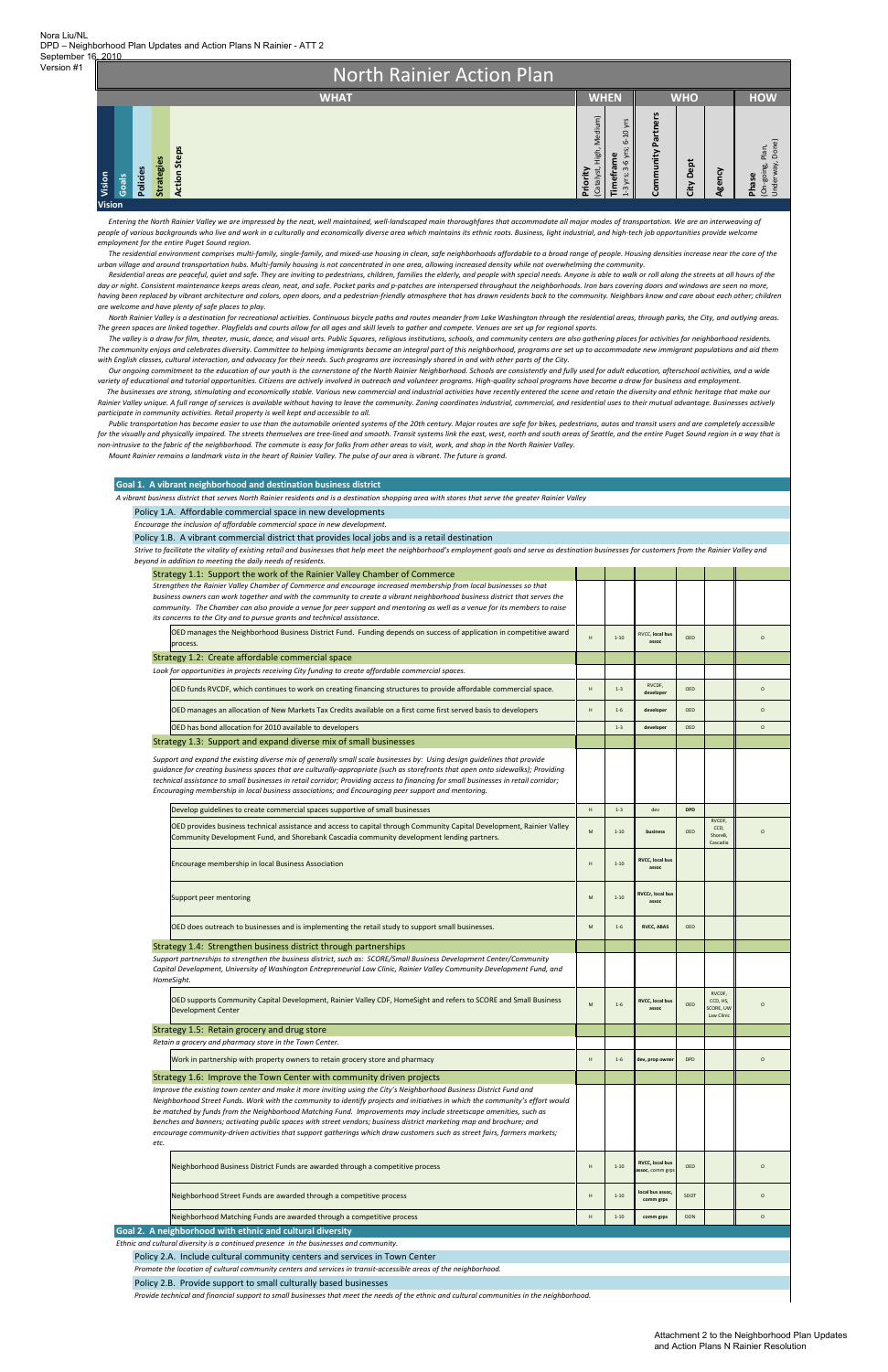| 2010   |       |                               | <b>WHAT</b>                                                                                                                                                                                                                                                                                                                                                                 | <b>WHO</b><br><b>WHEN</b>            |                                         |                           |                              |                  | <b>HOW</b>                                  |
|--------|-------|-------------------------------|-----------------------------------------------------------------------------------------------------------------------------------------------------------------------------------------------------------------------------------------------------------------------------------------------------------------------------------------------------------------------------|--------------------------------------|-----------------------------------------|---------------------------|------------------------------|------------------|---------------------------------------------|
| Vision | Goals | <b>Strategies</b><br>Policies | <b>Action Steps</b>                                                                                                                                                                                                                                                                                                                                                         | (Catalyst, High, Medium)<br>Priority | 1-3 yrs; 3-6 yrs; 6-10 yrs<br>Timeframe | Community Partners        | City Dept                    | Agency           | Underway, Done)<br>On-going, Plan,<br>Phase |
|        |       |                               | Policy 2.C. Encourage community-based cross cultural integration among business owners and broader community<br>Encourage community-based efforts for cross-cultural integration among business owners, as well as among the broader community.<br>Policy 2.D. Within the Town center, encourage physical improvements and programming relevant to people with disabilities |                                      |                                         |                           |                              |                  |                                             |
|        |       |                               | Encourage the construction of physical improvements and activity programming that are relevant to people with disabilities throughout the Town Center.                                                                                                                                                                                                                      |                                      |                                         |                           |                              |                  |                                             |
|        |       |                               | Strategy 2.1: Create financing models for affordable commercial space                                                                                                                                                                                                                                                                                                       |                                      |                                         |                           |                              |                  |                                             |
|        |       |                               | Explore new and existing models of financing mixed-use development projects that provide affordable commercial space as well<br>as affordable housing in City-funded mixed-use projects.                                                                                                                                                                                    |                                      |                                         |                           |                              |                  |                                             |
|        |       |                               | Strategy 2.2: Locate cultural community centers and services in this neighborhood                                                                                                                                                                                                                                                                                           |                                      |                                         |                           |                              |                  |                                             |
|        |       |                               | Promote the location of cultural community centers and services in the neighborhood.<br>Strategy 2.3: Support peer mentoring within business associations                                                                                                                                                                                                                   |                                      |                                         |                           |                              |                  |                                             |
|        |       |                               | Promote peer support, mentoring and technical assistance for businesses interested in broadening their market, and other<br>means of improving their business capacity. This might also include increasing outreach of Rainier Valley Chamber to new and<br>immigrant businesses, and support of the expansion of the African Business Association                          |                                      |                                         |                           |                              |                  |                                             |
|        |       |                               | Implement recommendations from the SE retail study to include marketing in the Rainier Valley                                                                                                                                                                                                                                                                               | H                                    | $1 - 3$                                 | <b>RVCC, local bus</b>    | OED                          |                  | $\circ$                                     |
|        |       |                               | OED is currently developing immigrant development strategies in the Rainier Valley.                                                                                                                                                                                                                                                                                         | M                                    | $1 - 3$                                 | assoc<br>RVCDF, ABAS      | <b>OED</b>                   |                  | $\circ$                                     |
|        |       |                               | <b>Support African Business Association</b>                                                                                                                                                                                                                                                                                                                                 | M                                    | $1 - 10$                                | <b>ABAS</b>               | OED                          |                  | $\circ$                                     |
|        |       |                               | OED works with the Rainier Chamber and supports capacity building in the African Business Association.                                                                                                                                                                                                                                                                      | ${\sf M}$                            | $1 - 10$                                | RVCC, ABAS                | <b>OED</b>                   |                  | $\circ$                                     |
|        |       |                               | Strategy 2.4: Create a vibrant, stable multi-cultural shopping area and community through cross-cultural integration                                                                                                                                                                                                                                                        |                                      |                                         |                           |                              |                  |                                             |
|        |       |                               | Promote opportunities for cross-cultural integration among the business owners as well as among the broader community.<br>Seek opportunities to create a vibrant, stable multi-cultural shopping area.                                                                                                                                                                      |                                      |                                         |                           |                              |                  |                                             |
|        |       |                               | OED is organizing a summit of immigrant businesses and business service providers to facilitate access to existing services<br>as well as improve those services to reach the community.                                                                                                                                                                                    | M                                    | $1 - 3$                                 |                           | <b>OED</b>                   |                  | $\circ$                                     |
|        |       |                               | integrating businesses with the broader market.                                                                                                                                                                                                                                                                                                                             | ${\sf M}$                            | $1 - 3$                                 | ABAS, RVCC                | OED                          |                  | $\circ$                                     |
|        |       |                               | Strategy 2.5: Use incentives to create affordable commercial space                                                                                                                                                                                                                                                                                                          |                                      |                                         |                           |                              |                  |                                             |
|        |       |                               | Explore feasibility of using the Station Area Overlay District or incentive zoning to create affordable commercial space.                                                                                                                                                                                                                                                   |                                      |                                         |                           |                              |                  |                                             |
|        |       |                               | Explore funding mechanisms to create long-term affordable commercial space                                                                                                                                                                                                                                                                                                  | H                                    | $1 - 3$                                 |                           | OED, DPD,<br>OH<br>DPD, OED, |                  | P                                           |
|        |       |                               | Explore in Urban Design Framework discussion<br>Strategy 2.6: Support programs and improvements relevant to people with disabilities                                                                                                                                                                                                                                        | H                                    | $1 - 3$                                 |                           | OH                           |                  | P                                           |
|        |       |                               | Implement programming and improvements that are culturally relevant to people with disabilities throughout the town center,<br>such as innovative aesthetic enhancements to the public realm, parks that incorporate audible, visual and tactile<br>configurations.                                                                                                         |                                      |                                         |                           |                              |                  |                                             |
|        |       |                               | Incorporate built environment aspects within Urban Design Framework conversation                                                                                                                                                                                                                                                                                            | H                                    | $1 - 3$                                 |                           | DPD, SDOT<br>PARKS           |                  | p                                           |
|        |       |                               | Strategy 2.7: Support community-driven gathering activities to promote multi-cultural integration                                                                                                                                                                                                                                                                           |                                      |                                         |                           |                              |                  |                                             |
|        |       |                               | Support community-driven gathering activities that increase awareness and education of the community's multicultural<br>population and create a multicultural identity and destination point for Seattle.                                                                                                                                                                   |                                      |                                         |                           |                              |                  |                                             |
|        |       |                               | Funding provided for town-hall style events that explore how geography informs our sense of community and identity for<br>the African-American residents (presented at Hiawatha Lofts).                                                                                                                                                                                     | H                                    |                                         | comm grps                 | ARTS                         |                  | Done                                        |
|        |       |                               | Funding provided to Densho (located at N. Rainier) who provides the largest accessible resource on the Japanese                                                                                                                                                                                                                                                             | H                                    |                                         | comm grps                 | ARTS                         |                  | Done                                        |
|        |       |                               | Goal 3. A Town Center whose residents have a range of incomes and housing options<br>Development within the Town Center prioritizes housing that serves households across the range of incomes.                                                                                                                                                                             |                                      |                                         |                           |                              |                  |                                             |
|        |       |                               | Policy 3.A. Encourage a mix of home prices and sizes                                                                                                                                                                                                                                                                                                                        |                                      |                                         |                           |                              |                  |                                             |
|        |       |                               | Encourage a mix of home prices and sizes through active use of incentives and funding.                                                                                                                                                                                                                                                                                      |                                      |                                         |                           |                              |                  |                                             |
|        |       |                               | Strategy 3.1: Encourage and/or require mix of home prices and sizes<br>Encourage and/or require mix of home prices and sizes through active use of incentive, direct City funding, and surplus property                                                                                                                                                                     |                                      |                                         |                           |                              |                  |                                             |
|        |       | programs.                     |                                                                                                                                                                                                                                                                                                                                                                             | н                                    | $1 - 10$                                | dev                       | OH                           |                  | $\circ$                                     |
|        |       |                               | Strategy 3.2: Support affordable housing adjacent to light rail station<br>Leverage public funds to support affordable housing adjacent to light rail station.                                                                                                                                                                                                              |                                      |                                         |                           |                              |                  |                                             |
|        |       |                               | Work with federal, state, and local government agencies to identify surplus properties near the Mt. Baker light rail station<br>that are appropriate for affordable housing such as Sound Transit's Firestone property.                                                                                                                                                     | H                                    | $1 - 10$                                | dev                       | OH, DPD                      | Sound<br>Transit | $\circ$                                     |
|        |       |                               | Strategy 3.3: Encourage affordable family sized homes                                                                                                                                                                                                                                                                                                                       |                                      |                                         |                           |                              |                  |                                             |
|        |       |                               | Encourage affordable family sized homes through incentive, direct City funding, and surplus property programs.                                                                                                                                                                                                                                                              |                                      |                                         |                           |                              |                  |                                             |
|        |       |                               | Coordinate a community outreach effort to identify and engage homeowners who could possibly benefit from the Office<br>of Housing weatherization, home improvement loan, and foreclosure prevention programs as well as King County's<br>property tax exemption program.                                                                                                    | н                                    | $1 - 6$                                 | prop owners,<br>comm grps | OH                           |                  |                                             |
|        |       |                               | Strategy 3.4: Preserve existing and create new subsidized housing<br>Use City funding to leverage other funding to preserve existing and create new subsidized housing.                                                                                                                                                                                                     |                                      |                                         |                           |                              |                  |                                             |
|        |       |                               | Continue to use available affordable housing programs to maintain current subsidized housing.                                                                                                                                                                                                                                                                               | H                                    | $1 - 10$                                | prop owners, dev          | OH                           |                  | $\circ$                                     |
|        |       |                               | Strategy 3.5: Apply affordable housing targets to the Urban Village                                                                                                                                                                                                                                                                                                         |                                      |                                         |                           |                              |                  |                                             |
|        |       |                               | Apply Comprehensive Plan affordable housing targets to the North Rainier Urban Village and periodically evaluate progress.                                                                                                                                                                                                                                                  |                                      |                                         |                           |                              |                  |                                             |
|        |       |                               | Conduct a baseline analysis of neighborhood housing characteristics and compare them to the housing goals established<br>in the Comprehensive Plan.                                                                                                                                                                                                                         | M                                    | $1 - 10$                                |                           | OH                           |                  |                                             |
|        |       |                               | Strategy 3.6: Set affordable housing objectives<br>Set affordable housing objectives and use incentives, direct City funding, and surplus property programs to fill gaps.                                                                                                                                                                                                   | M                                    | $1 - 10$                                |                           | OH                           |                  |                                             |
|        |       |                               | Goal 4. North Rainier is a "Green Hub"                                                                                                                                                                                                                                                                                                                                      |                                      |                                         |                           |                              |                  |                                             |
|        |       |                               | North Rainier Urban Village is known as a "Green Hub" providing green jobs and training, and green development.<br>Policy 4.A. Support local training programs and jobs that capitalize on the green technology market                                                                                                                                                      |                                      |                                         |                           |                              |                  |                                             |
|        |       |                               | Support training programs and jobs in North Rainier, that capitalize on the green technology market in order to support the role of North Rainier as the Hub Urban Village within the Rainier Valley.                                                                                                                                                                       |                                      |                                         |                           |                              |                  |                                             |
|        |       |                               | Policy 4.B. Identify and promote opportunities for green infrastructure and development                                                                                                                                                                                                                                                                                     |                                      |                                         |                           |                              |                  |                                             |
|        |       |                               | Identify and promote opportunities for green infrastructure and development                                                                                                                                                                                                                                                                                                 |                                      |                                         |                           |                              |                  |                                             |
|        |       |                               | Strategy 4.1: Create a green technology-focused educational program<br>Consider creating a green technology focused extension program by work with organizations such as the University of                                                                                                                                                                                  |                                      |                                         |                           |                              |                  |                                             |
|        |       |                               | Washington.                                                                                                                                                                                                                                                                                                                                                                 |                                      |                                         |                           |                              |                  |                                             |
|        |       |                               | OED provides retail site selection and business attraction services and supports Rainier Valley as a hub for clean<br>technology industries. OED has also developed training in green jobs.                                                                                                                                                                                 | M                                    | $1 - 6$                                 | bus owners                | <b>OED</b>                   |                  | $\circ$                                     |
|        |       |                               | Strategy 4.2: Emphasize the use of green building technologies in development regulations and incentives.                                                                                                                                                                                                                                                                   |                                      |                                         |                           |                              |                  |                                             |
|        |       |                               | Build on the "green ring" provided by Cheasty Greenspace and Mt. Baker Boulevard by stressing the use of complementary<br>green building technologies in development regulations and incentives.                                                                                                                                                                            |                                      |                                         |                           |                              |                  |                                             |
|        |       |                               | Explore options in Urban Design Framework discussion<br>Strategy 4.3: Support the inclusion of green building components                                                                                                                                                                                                                                                    | M                                    | $1 - 3$                                 | comm grps                 | <b>DPD</b>                   |                  | P                                           |
|        |       |                               | Continue to pursue zoning and design review changes that support the inclusion of green building components.<br>Explore options in Urban Design Framework discussion                                                                                                                                                                                                        | ${\sf M}$                            | $1 - 3$                                 | comm grps                 | <b>DPD</b>                   |                  | P                                           |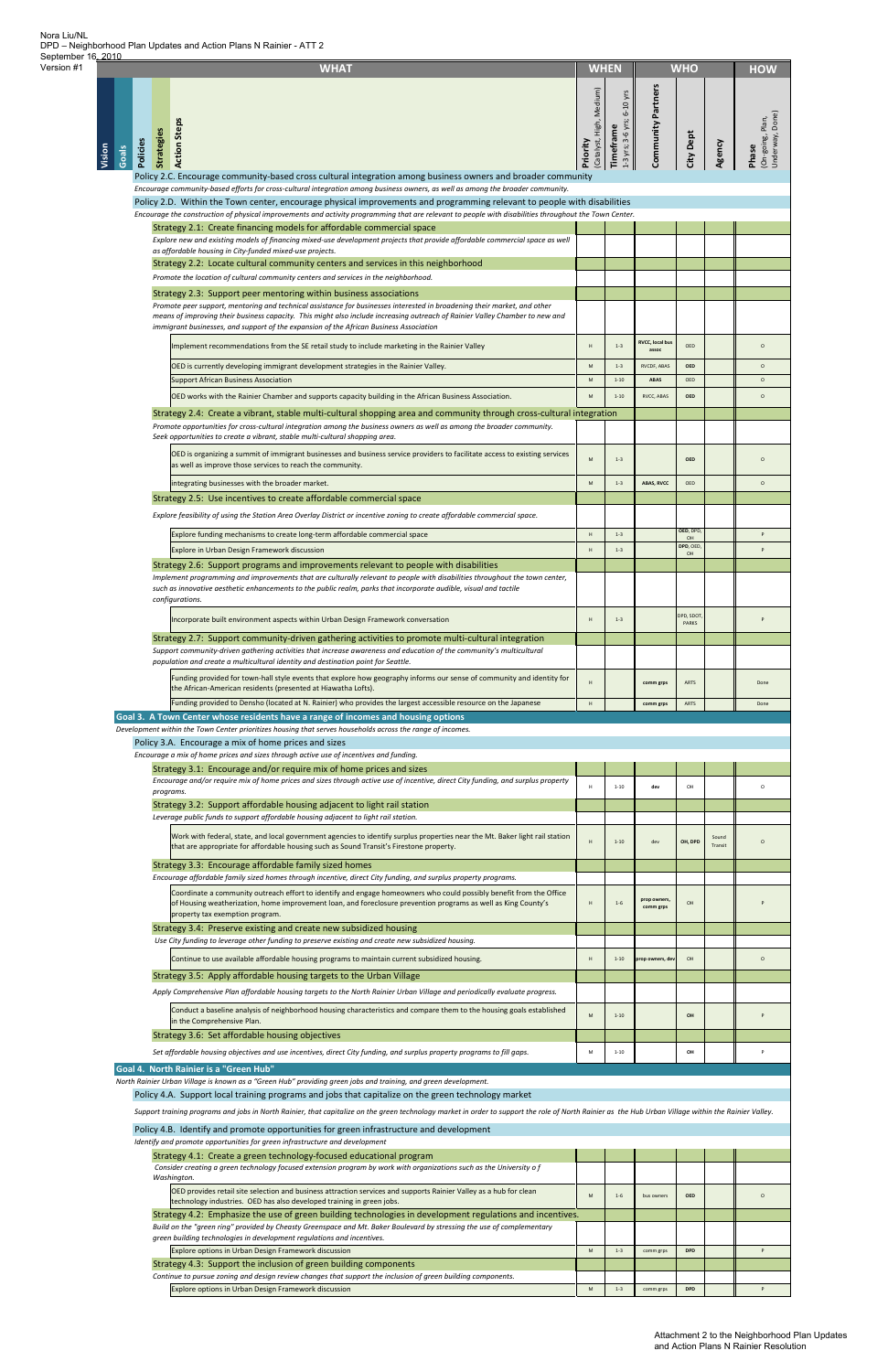Consider using levy funds, general funds and partnerships with developers, to create a hierarchy of public and private open spaces that are publicly accessible and address the gaps identified in the *Parks Gap Analysis.*

Support local agriculture and access to locally grown food through public mechanisms such as P-Patches and the Cultivating Communities program, as well as non-profit and private mechanisms *including farmers' markets and on‐site landscaping.*

|        |                   |            | <b>WHAT</b>                                                                                                                                                                                                                                                                                                                                                                                                                                                  | <b>WHEN</b>                          |                                           | <b>WHO</b>         |                       |        | <b>HOW</b>                                  |  |
|--------|-------------------|------------|--------------------------------------------------------------------------------------------------------------------------------------------------------------------------------------------------------------------------------------------------------------------------------------------------------------------------------------------------------------------------------------------------------------------------------------------------------------|--------------------------------------|-------------------------------------------|--------------------|-----------------------|--------|---------------------------------------------|--|
| Vision | Policies<br>Goals | Strategies | <b>Action Steps</b>                                                                                                                                                                                                                                                                                                                                                                                                                                          | (Catalyst, High, Medium)<br>Priority | 6-10 yrs<br>1-3 yrs; 3-6 yrs;<br>Timefram | Community Partners | City Dept             | Agency | Underway, Done)<br>On-going, Plan,<br>Phase |  |
|        |                   |            | Strategy 4.4: Look for opportunities for a Living Building Pilot Program project                                                                                                                                                                                                                                                                                                                                                                             |                                      |                                           |                    |                       |        |                                             |  |
|        |                   |            | Look for opportunities for a Living Building Pilot Program project in North Rainier.<br>Strategy 4.5: Complete a green infrastructure analysis                                                                                                                                                                                                                                                                                                               | H                                    |                                           | comm grps, dev     |                       |        |                                             |  |
|        |                   |            | Complete a green infrastructure analysis exploring potential opportunities such as UW Laundry, Rainier Ave. S. redesign and                                                                                                                                                                                                                                                                                                                                  |                                      |                                           |                    |                       |        |                                             |  |
|        |                   |            | stormwater facility work.                                                                                                                                                                                                                                                                                                                                                                                                                                    |                                      |                                           |                    |                       |        |                                             |  |
|        |                   |            | Green infrastructure analysis of Rainier Ave S may be possible as part of redesign study                                                                                                                                                                                                                                                                                                                                                                     | H                                    | $1 - 3$                                   |                    | SPU, SDOT             |        | P                                           |  |
|        |                   |            | Strategy 4.6: Build a "green" demonstration and education site                                                                                                                                                                                                                                                                                                                                                                                               |                                      |                                           |                    |                       |        |                                             |  |
|        |                   |            | Consider building a "green" demonstration and education site for the community in relation to the green jobs and technology<br>program that could provide visible, passive education about wind and solar technologies and other green building technologies<br>to encourage engagement in green jobs or local use of alternative energy. This could also be a destination site that supports<br>small businesses.                                           |                                      |                                           |                    |                       |        |                                             |  |
|        |                   |            | OED provides retail site selection and business attraction services and supports Rainier Valley as a hub for clean<br>technology industries. OED has also developed training in green jobs.                                                                                                                                                                                                                                                                  | H                                    | $3 - 6$                                   | dev, comm grps     | OED                   |        |                                             |  |
|        |                   |            | Goal 5. A neighborhood that supports its youth<br>A community that supports and provides opportunities for the neighborhood's youth.                                                                                                                                                                                                                                                                                                                         |                                      |                                           |                    |                       |        |                                             |  |
|        |                   |            | Policy 5.A. Include training programs and jobs for youth that prepare them for family wage jobs                                                                                                                                                                                                                                                                                                                                                              |                                      |                                           |                    |                       |        |                                             |  |
|        |                   |            |                                                                                                                                                                                                                                                                                                                                                                                                                                                              |                                      |                                           |                    |                       |        |                                             |  |
|        |                   |            | In fulfilling its role as the Hub Urban Village for the Rainier Valley, North Rainier should include training programs and jobs for youth that prepare them to for family wage jobs in the area and region.                                                                                                                                                                                                                                                  |                                      |                                           |                    |                       |        |                                             |  |
|        |                   |            | Strategy 5.1: Fund programs that engage youth in positive and safe ways<br>Continue to fund programs that engage youth in positive and safe ways such as: Youth in Focus, photography classes; Seattle                                                                                                                                                                                                                                                       |                                      |                                           |                    |                       |        |                                             |  |
|        |                   | classes.   | Chamber Players composition workshop at Franklin High School; and Northwest African American Museum public sculpture                                                                                                                                                                                                                                                                                                                                         |                                      |                                           |                    |                       |        |                                             |  |
|        |                   |            | Continue to fund programs that engage youth in positive and safe ways. There are two funding programs that community<br>members/groups may apply for to fund youth arts programs - Youth Arts or smART ventures. These are determined via a<br>competitive process, and funds available are dependent on admissions tax revenue and use of it as a dedicated resource.<br>For more information on our funding programs: http://www.seattle.gov/arts/funding. | H                                    | $1 - 10$                                  | comm grps          | PARKS,<br><b>ARTS</b> |        | $\Omega$                                    |  |
|        |                   |            | Funding for Northwest African American Museum to offer an 84-hour summer session for 15 underserved teens from<br>Garfield, Franklin & Rainier Beach High School to create a public sculpture of Jimi Hendrix at the Jimi Hendrix Park using<br>recycled materials.                                                                                                                                                                                          | ${\sf M}$                            |                                           |                    | ARTS                  |        | Done                                        |  |
|        |                   |            | Funding was offered for Seattle Chamber Players to lead a ten-session composition workshop to students at Franklin High<br>School but teacher declined the program/funding so this project will not happen this year.                                                                                                                                                                                                                                        |                                      |                                           |                    | ARTS                  |        | Done                                        |  |
|        |                   |            | Funding for Arts Corps to offer free afterschool arts classes for youth in North Rainier neighborhood.<br>Funding Youth in Focus who will offer six free photography classes for 40-50 underserved youth ages 13-19, taught by<br>professional teaching artists.                                                                                                                                                                                             | H<br>${\sf M}$                       |                                           |                    | ARTS<br>ARTS          |        | Done<br>Done                                |  |
|        |                   |            | Funding was offered for Seattle Chamber Players to lead a ten-session composition workshop to students at Franklin High<br>School but teacher declined the program/funding so this project will not happen this year.                                                                                                                                                                                                                                        |                                      |                                           |                    | ARTS                  |        | Done                                        |  |
|        |                   |            | Strategy 5.2: Develop coordinated information resources for youth about activities, jobs, job training                                                                                                                                                                                                                                                                                                                                                       |                                      |                                           |                    |                       |        |                                             |  |
|        |                   |            | Develop more coordinated information resources for youth to learn about and engage in various activities at a range of                                                                                                                                                                                                                                                                                                                                       | $\mathsf H$                          |                                           |                    |                       |        |                                             |  |
|        |                   |            | Strategy 5.3: Create seamless access for youth to community amenities and services<br>Work more closely with local schools to create seamless access for youth to community amenities and services.                                                                                                                                                                                                                                                          |                                      |                                           |                    |                       |        |                                             |  |
|        |                   |            | The City's Family and Education Levy funds Family Support Workers, Support Programs, Community Learning Centers,<br>Student Health Clinics, and 9th Grade Academic Programs at the following schools: Franklin High, Cleveland High,<br>Mercer Middle, Thurgood Marshall, Muir, Kimball, Beacon Hill International, Leschi and Orca.                                                                                                                         | H                                    | $1 - 10$                                  | Schools            | OFE, DON              |        | $\circ$                                     |  |
|        |                   |            | Provide funding to youth programs such as early education, after school and summer programs, youth domestic and<br>sexual violence, outreach and case management, development and educational support, and mental health counseling.<br>Organizations include ACRS, CCA, CISC, Consejo, Denise Louie, El Centro, Horn of Africa, IDHA, ABC Child Care, ReWA,<br>SeaMar, Wellspring                                                                           | H                                    | $1 - 10$                                  | comm orgs          | <b>HSD</b>            |        | $\circ$                                     |  |
|        |                   |            | Additional Strategy: Supporting a healthy and strong community<br>Provide funding to family programs such as family centers, immigrant and refugee family support, housing stability<br>support, and domestic violence prevention. Organizations include ACRS, CISC, Consejo, El Centro, IDHA, Refugee<br>Federation, ReWA, and Wellspring.                                                                                                                  | ${\sf M}$                            | $1 - 10$                                  | comm orgs          | <b>HSD</b>            |        | $\circ$                                     |  |
|        |                   |            | Provide funding to health and food/nutrition programs such as food banks, meal programs, home food delivery service,<br>and health promotion/wellness. Organizations include ACRS, Beacon Ave Food Bank, El Centro, and Rainier Valley Food<br>Bank.                                                                                                                                                                                                         | ${\sf M}$                            | $1 - 10$                                  | comm orgs          | <b>HSD</b>            |        | $\circ$                                     |  |
|        |                   |            | Provide funding to citizenship programs. Organization include ACRS, CCA, CISC, El Centro, FCC, Horn of Africa, IDHA,<br>ReWA, and SeaMar.                                                                                                                                                                                                                                                                                                                    | H                                    | $1 - 10$                                  | comm orgs          | <b>HSD</b>            |        | $\circ$                                     |  |
|        |                   |            | Provide funding to services to support seniors and the disabled such as senior employment, case management, adult day<br>care, caregiver programs, mental health programs, chronic care management, and home care. Organizations include<br>ACRS, CCA, CISC, International Drop-In Center, Kin On, ReWA, and SeaMar.                                                                                                                                         | н                                    | $1 - 10$                                  | comm orgs          | <b>HSD</b>            |        | $\circ$                                     |  |
|        |                   |            | Provide anti-discrimination workshops to the general public and small businesses                                                                                                                                                                                                                                                                                                                                                                             | ${\sf M}$                            | $1 - 3$                                   | comm grps          | <b>OCR</b>            |        | $\circ$                                     |  |
|        |                   |            | Goal 6. A "ring of green" surrounds the Town Center<br>A "ring of green" surrounding the urban village with strong connections to the greenbelts, boulevards and parks, augmented with a hierarchy of open spaces.                                                                                                                                                                                                                                           |                                      |                                           |                    |                       |        |                                             |  |
|        |                   |            | Policy 6.A. Seek to preserve environmentally sensitive hillsides, particularly those in the Cheasty Greenbelt                                                                                                                                                                                                                                                                                                                                                |                                      |                                           |                    |                       |        |                                             |  |
|        |                   |            | Seek to preserve environmentally sensitive hillsides, particularly those in the Cheasty Greenbelt, and seek to protect them from further residential development. (NR-P6)                                                                                                                                                                                                                                                                                    |                                      |                                           |                    |                       |        |                                             |  |
|        |                   |            | Policy 6.B. Support partnerships to enhance street-end stairs and create safe trails where appropriate through greenbelts                                                                                                                                                                                                                                                                                                                                    |                                      |                                           |                    |                       |        |                                             |  |

Nora Liu/NL DPD – Neighborhood Plan Updates and Action Plans N Rainier - ATT 2 September 16, 2010

Support partnerships with Parks, SDOT, DoN, utilities, nonprofit organizations and the community to enhance street-end stairs, and create safe trails where appropriate through the surrounding

#### Policy 6.C. Establish a multicultural community center, multicultural festivals, youth mentoring and other youth programs

Enhance community pride through establishment of a multicultural community center, multicultural community festivals, youth mentoring, and other youth programs that support positive and safe

#### Policy 6.D. Design parks and open spaces and program them to accommodate users of diverse ages, interests and cultures.

Design parks and open spaces and program them to accommodate users of diverse ages, interests and cultures.

#### Policy 6.E. Create a hierarchy of public and private open spaces that are publicly accessible

#### Policy 6.F. Support local agriculture and access to locally grown food

| Strategy 6.1 Improve and augment the Cheasty and Mt. Baker Boulevard network                                                                                                                                                                                                                                                                              |   |         |                          |                |  |
|-----------------------------------------------------------------------------------------------------------------------------------------------------------------------------------------------------------------------------------------------------------------------------------------------------------------------------------------------------------|---|---------|--------------------------|----------------|--|
| Improve and augment the Cheasty and Mt. Baker Boulevard network by improving street end stair, constructing new trails from<br>Beacon Hill to the town center that offer easier grades than those on streets such as S. McClellan St., enhancing the streetscape<br>on S. McClellan St., and incorporating destination / active spaces along the network. |   |         |                          |                |  |
| Explore feasibility of trail connecting Beacon Hill to Town Center                                                                                                                                                                                                                                                                                        | H | $1 - 3$ | prop owner,<br>comm grps | SDOT,<br>PARKS |  |
| Improving street end stairs would need funding                                                                                                                                                                                                                                                                                                            | M |         | comm grps                | SDOT           |  |
| Enhancing streetscape on S McClellan: see SETS projects #10 and 11                                                                                                                                                                                                                                                                                        | M |         |                          | <b>SDOT</b>    |  |
| The Parks & Green Spaces Levy provides funding for Forest and Stream Restoration by Green Seattle Partnership for<br><b>Cheasty Greenspace</b>                                                                                                                                                                                                            |   | $1 - 3$ | comm grps                | <b>PARKS</b>   |  |
| SPD will assist with CPTED review                                                                                                                                                                                                                                                                                                                         |   |         |                          | SPD            |  |
| Strategy 6.2 Establish a multi-cultural community center                                                                                                                                                                                                                                                                                                  |   |         |                          |                |  |
| Consider non-profit organizations or private developer in the establishment of a multi-cultural community facility.                                                                                                                                                                                                                                       |   |         |                          |                |  |

*greenbelts.*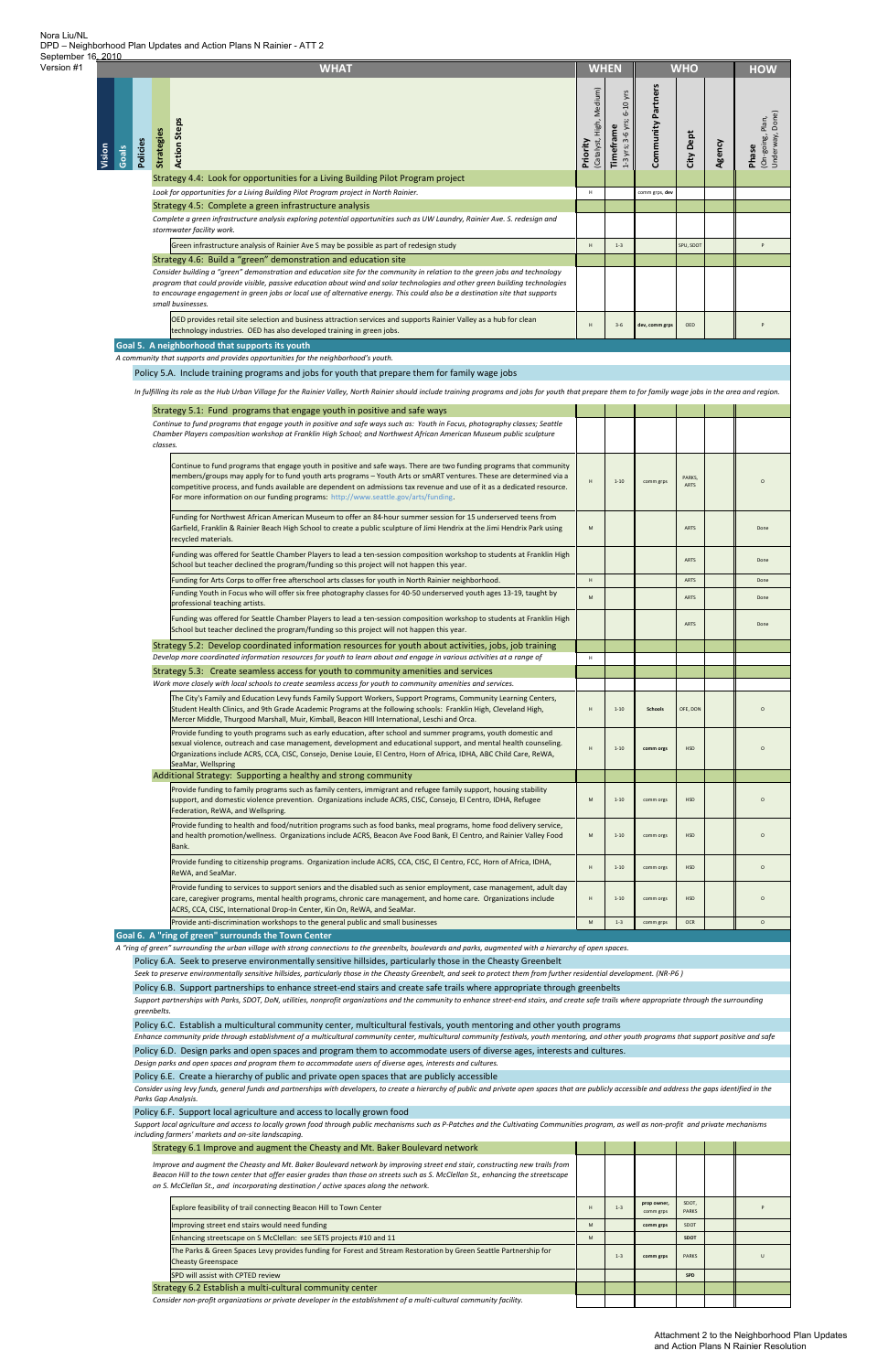**Vision**

|                   |                   | <b>WHAT</b>                                                                                                                                                                                                                                                                                  | <b>WHEN</b>                                      |                                         |                            | <b>WHO</b>                |        | <b>HOW</b>                                   |
|-------------------|-------------------|----------------------------------------------------------------------------------------------------------------------------------------------------------------------------------------------------------------------------------------------------------------------------------------------|--------------------------------------------------|-----------------------------------------|----------------------------|---------------------------|--------|----------------------------------------------|
| Policies<br>Goals | <b>Strategies</b> | <b>Action Steps</b>                                                                                                                                                                                                                                                                          | High, Medium)<br>(Catalyst, <b>I</b><br>Priority | 1-3 yrs; 3-6 yrs; 6-10 yrs<br>Timeframe | Community Partners         | City Dept                 | Agency | Underway, Done)<br>(On-going, Plan,<br>Phase |
|                   |                   | Communities designate leadership group to explore feasibility of long-term partnership, building operations and<br>maintenance for a privately owned community center                                                                                                                        | M                                                | $1 - 3$                                 | comm grps                  | <b>DON</b>                |        | P                                            |
|                   |                   | Leadership group to develop partnership structure, building needs, building operations, maintenance plan and                                                                                                                                                                                 | M                                                | $1 - 3$                                 | comm grps                  | <b>DON</b>                |        | P                                            |
|                   |                   | fundraising plan. Group to hire consultant if needed<br>Support a site search and project feasibility study to accommodate building program and project budget when                                                                                                                          | M                                                | $1 - 6$                                 | comm grps                  |                           |        |                                              |
|                   |                   | community leadership group is ready<br>Strategy 6.3 Program parks and make improvements that are culturally relevant to residents                                                                                                                                                            |                                                  |                                         |                            |                           |        |                                              |
|                   |                   | Implement park programming and improvements that are culturally relevant to the neighborhood, such as increasing<br>opportunities for soccer, and separate swimming times for women.                                                                                                         | M                                                |                                         |                            |                           |        |                                              |
|                   |                   | Strategy 6.4 Acquire new park space                                                                                                                                                                                                                                                          |                                                  |                                         |                            |                           |        |                                              |
|                   |                   | Pursue the potential for acquiring new parks space within the urban village through the Parks and Green Spaces Levy funds for<br>Neighborhood Park Acquisition.                                                                                                                              |                                                  |                                         |                            |                           |        |                                              |
|                   |                   | North Rainier is one of the 20 Urban Villages recommended for Neighborhood Park Acquisition in the Parks & Green<br><b>Spaces Levy</b><br>SPD will assist with CPTED review                                                                                                                  | H                                                |                                         | comm grps                  | <b>PARKS</b><br>SPD       |        | U                                            |
|                   |                   | Strategy 6.5 Acquire new community gardening and urban agriculture spaces                                                                                                                                                                                                                    |                                                  |                                         |                            |                           |        |                                              |
|                   |                   | Pursue the potential for acquiring new P-Patch community gardening space and urban agriculture space as part of and in<br>addition to the 2008 Parks and Green Spaces Levy,                                                                                                                  | M                                                |                                         |                            |                           |        |                                              |
|                   |                   | Strategy 6.6 Renovate and improve the Atlantic Street Playground                                                                                                                                                                                                                             |                                                  |                                         |                            |                           |        |                                              |
|                   |                   | Implement the Parks and Green Spaces Levy project to renovate and improve Atlantic Street Playground.<br>The renovation of this playground is complete and the new playground is open! Installation work was completed on                                                                    |                                                  |                                         | comm grps                  | <b>PARKS</b>              |        | Done                                         |
|                   |                   | October 14, 2009. The Parks & Green Spaces Levy provided \$350K in funding.<br>Strategy 6.7 Renovate and improve the Rainier Park Playground                                                                                                                                                 |                                                  |                                         |                            |                           |        |                                              |
|                   |                   | Implement the Parks and Green Spaces Levy project to renovate and improve Rainier Park Playground.                                                                                                                                                                                           |                                                  |                                         |                            |                           |        |                                              |
|                   |                   | Planning is underway. The Parks & Green Spaces Levy provides \$600,000 for planning, design and construction.                                                                                                                                                                                | M                                                |                                         | comm grps                  | <b>PARKS</b>              |        | U                                            |
|                   |                   | Strategy 6.8 Increase accessibility to and create more open spaces for people with disabilities                                                                                                                                                                                              |                                                  |                                         |                            |                           |        |                                              |
|                   |                   | Use opportunities, such as the 2008 Parks and Green Spaces Levy project at Children's Play Garden and other Park's programs<br>to increase accessibility and to create open spaces that are relevant to people with disabilities.                                                            |                                                  |                                         |                            |                           |        |                                              |
|                   |                   | Construction is underway. The Parks & Green Spaces Levy provides \$950,000 for garden development and construction.<br>SPD will assist with CPTED review                                                                                                                                     | M                                                |                                         | comm grps                  | <b>PARKS</b>              |        | $\cup$                                       |
|                   |                   | Strategy 6.9 Implement the Pro Parks Levy designs for Jimi Hendrix Park                                                                                                                                                                                                                      |                                                  |                                         |                            | SPD                       |        |                                              |
|                   |                   | Continue to implement the Pro Parks Levy designs for Jimi Hendrix Park, including elements that improve connections to the<br>Northwest African American Museum and the surrounding neighborhood.                                                                                            |                                                  |                                         |                            |                           |        |                                              |
|                   |                   | The community has applied for Parks & Green Spaces Levy Opportunity Funds                                                                                                                                                                                                                    |                                                  |                                         | comm grps                  | PARKS                     |        |                                              |
|                   |                   | SPD will assist with CPTED review                                                                                                                                                                                                                                                            |                                                  |                                         |                            |                           |        |                                              |
|                   |                   | Strategy 6.10 Create additional children's structured and unstructured play areas<br>As funding becomes available create additional children's structured and unstructured play areas.                                                                                                       | M                                                |                                         |                            |                           |        |                                              |
|                   |                   | Strategy 6.11 Install wider sidewalks, more landscaping and pedestrian lighting                                                                                                                                                                                                              |                                                  |                                         |                            |                           |        |                                              |
|                   |                   | Increase the vibrancy and safety of the public realm with wider sidewalks, landscaping and pedestrian lighting.<br>Consider design criteria in Urban Design Framework discussion                                                                                                             | H                                                | $1 - 3$                                 | comm grps                  | DPD, SDOT                 |        | P                                            |
|                   |                   | Community can apply for Neighborhood Street Funds and/or Neighborhood Matching Funds for this                                                                                                                                                                                                | H                                                | $1 - 10$                                | comm grps                  | SDOT, DON                 |        | $\circ$                                      |
|                   |                   | Implementation through partnership with private development                                                                                                                                                                                                                                  | H                                                | $1 - 10$                                | prop owners, dev SDOT, DPD |                           |        | $\circ$                                      |
|                   |                   | Strategy 6.12 Increase access to locally based food sources<br>Promote the development of more P-Patches and other methods to increase access to locally based food sources and to build                                                                                                     |                                                  |                                         |                            |                           |        |                                              |
|                   |                   | community.                                                                                                                                                                                                                                                                                   | H                                                |                                         | comm grps                  | <b>DON</b>                |        | $\circ$                                      |
|                   |                   | Goal 7. A safe neighborhood<br>North Rainier is known as a safe and hospitable neighborhood through its residents' increased awareness of community-based crime prevention programs. (NR-G10)                                                                                                |                                                  |                                         |                            |                           |        |                                              |
|                   |                   | Policy 7.A. Promote uses open into the evening hours around transit facilities                                                                                                                                                                                                               |                                                  |                                         |                            |                           |        |                                              |
|                   |                   | Promote uses around transit facilities such as businesses open into the evening hours.and housing that provides "eyes on the street."<br>Policy 7.B. Support strong partnerships between the community and Seattle Police                                                                    |                                                  |                                         |                            |                           |        |                                              |
|                   |                   | Seek opportunities for the community and the Seattle Police Department to strengthen partnerships.                                                                                                                                                                                           |                                                  |                                         |                            |                           |        |                                              |
|                   |                   | Strategy 7.1 Create neighborhood design guidelines that promote public safety<br>Create neighborhood design guidelines that emphasize pedestrian-friendly elements in new developments and ensure "eyes on<br>the street".                                                                   |                                                  |                                         |                            |                           |        |                                              |
|                   |                   | Develop neighborhood design guidelines from Urban Design Framework<br>SPD can support                                                                                                                                                                                                        | H<br>H                                           | $1 - 6$<br>$1 - 6$                      | comm grps<br>comm grps     | DPD<br>SPD                |        |                                              |
|                   |                   | Strategy 7.2 Provide sufficient police presence around transit facilities                                                                                                                                                                                                                    |                                                  |                                         |                            |                           |        |                                              |
|                   |                   | Provide sufficient police presence around transit facilities until the time that the level of development provides sufficient activity<br>to reduce the need for police presence.                                                                                                            |                                                  |                                         |                            |                           |        |                                              |
|                   |                   | Already implemented and funded. SPD works with Metro and Sound Transit on this                                                                                                                                                                                                               | H                                                |                                         | Metro, ST                  | SPD                       |        | Done                                         |
|                   |                   | Strategy 7.3 Define and protect emergency access routes to and through the town center                                                                                                                                                                                                       |                                                  |                                         |                            |                           |        |                                              |
|                   |                   | Define and protect emergency access routes to and through the town center for reliable access by police and fire vehicles.<br>Explore in Urban Design Framework discussion                                                                                                                   | M                                                | $1 - 3$                                 | comm grps                  | DPD, SDOT                 |        |                                              |
|                   |                   | SPD can assist with CPTED review                                                                                                                                                                                                                                                             | M                                                | $1 - 3$                                 |                            | <b>IRE SPI</b><br>SPD     |        | P                                            |
|                   |                   | Strategy 7.4 Increase the mix of uses and number of people living in the town center<br>Increase the mix of uses and residential density in the town center to increase the numbers of people using the public spaces                                                                        |                                                  |                                         |                            |                           |        |                                              |
|                   |                   | including the sidewalks.<br>Incorporate in Urban Design Framework                                                                                                                                                                                                                            | H                                                |                                         | comm grps                  | DPD, SDOT<br><b>PARKS</b> |        |                                              |
|                   |                   | Strategy 7.5 Build a positive working relationship with the Seattle Police Department.                                                                                                                                                                                                       |                                                  |                                         |                            |                           |        |                                              |
|                   |                   | Build positive working relationship between the community and Seattle Police Department.                                                                                                                                                                                                     |                                                  |                                         |                            |                           |        |                                              |
|                   |                   | SPD: on-going, SPD attends over 20 community mtgs per month<br>Strategy 7.6 Complete a Health Impact Assessment                                                                                                                                                                              | M                                                | $1 - 10$                                | comm orgs                  | SPD                       |        | $\circ$                                      |
|                   |                   | Complete a Health Impact Assessment to increase the success of implementation at reducing disparities in health.                                                                                                                                                                             |                                                  |                                         |                            |                           |        |                                              |
|                   |                   | <b>Consider a Healthy Living Assessment</b><br>Strategy 7.7 Install pedestrian scale lighting throughout the Town Center                                                                                                                                                                     | M                                                | $1 - 3$                                 | comm grps                  | DPD, PH                   |        | P                                            |
|                   |                   | Install pedestrian scale lighting throughout the Town Center, that through design and color distinguish it as a vital pedestrian                                                                                                                                                             |                                                  |                                         |                            |                           |        |                                              |
|                   | area.             | Install pedestrian lighting on pedestrian overpass at Rainier and MLK (\$250,000)                                                                                                                                                                                                            | H                                                | $1 - 3$                                 |                            | SDOT, SCL                 |        | U                                            |
|                   |                   | Seek funding for design and implementation                                                                                                                                                                                                                                                   | M                                                | $1 - 6$                                 | comm grps                  | SDOT, SCL                 |        |                                              |
|                   |                   | Strategy 7.8 Support community-based projects that positively impact public safety issues<br>Support community-based projects that include activities that positively impact public safety issues including the development                                                                  |                                                  |                                         |                            |                           |        |                                              |
|                   |                   | of community groups that share information and education about public safety as well as groups that implement programs or<br>physical improvement projects, such as litter clean up, festivals, gathering spaces, public art, lighting improvements, banners<br>for business districts, etc. |                                                  |                                         |                            |                           |        |                                              |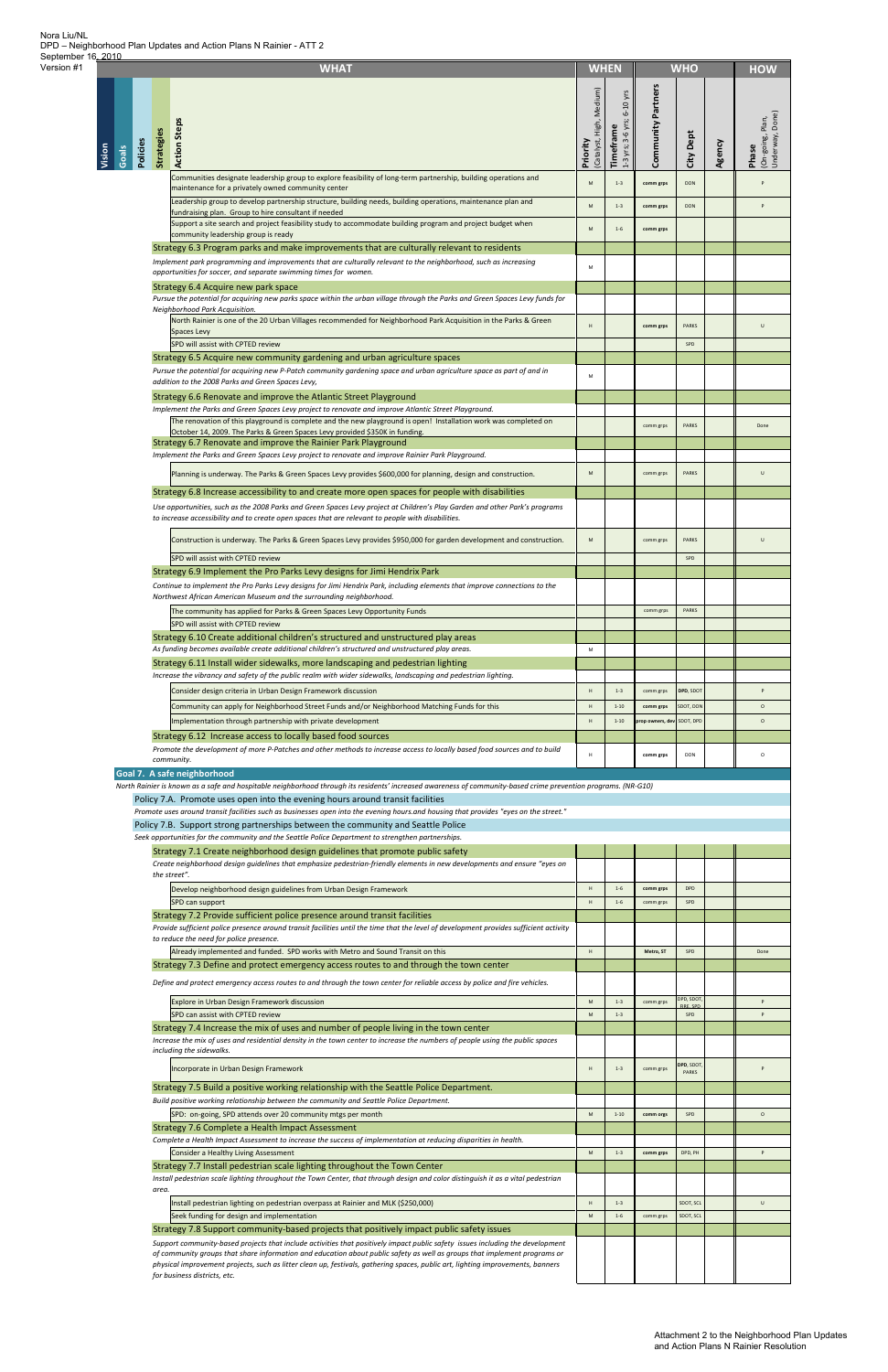|       |       |          |           | <b>WHAT</b>                                                                                                                                                                                                                                                                                                    |                                                    | <b>WHEN</b>                                           |                          | <b>WHO</b>   |                | <b>HOW</b>                                  |
|-------|-------|----------|-----------|----------------------------------------------------------------------------------------------------------------------------------------------------------------------------------------------------------------------------------------------------------------------------------------------------------------|----------------------------------------------------|-------------------------------------------------------|--------------------------|--------------|----------------|---------------------------------------------|
| ision | Goals | Policies | Strategie | 3<br>Ste<br>Action                                                                                                                                                                                                                                                                                             | Medium)<br>High,<br>riority<br>Catalyst)<br>$\sim$ | ă<br>6<br>3<br>۴ŗ<br>$\cdot$ $\sim$<br>yrs;<br>Ě<br>3 | nity<br>ō<br>$\mathbf C$ | Dept<br>City | $\omega$<br>60 | Plan,<br>going,<br>Phase<br>Under<br>$(On-$ |
|       |       |          |           | Fund outdoor performances at Judkins Park and other North Rainier locations. Funding is based on a competitive process,<br>and availability is dependent on admissions tax revenue and use of it as a dedicated resource. For more information on<br>our funding programs: http://www.seattle.gov/arts/funding | H                                                  | $1 - 10$                                              | comm grps                | ARTS         |                | $\Omega$                                    |
|       |       |          |           | OED has funded work by SEED to develop designs for pedestrian improvements, public art and lighting to increase safety<br>and improve the gateway from the Mt Baker Station along Rainier Ave.                                                                                                                 | H                                                  |                                                       | <b>SEED</b>              | OED          |                | Done                                        |
|       |       |          |           | Goal 8. A vibrant, mixed use Town Center                                                                                                                                                                                                                                                                       |                                                    |                                                       |                          |              |                |                                             |

A Town Center that concentrates housing, commercial uses, services and living-wage employment opportunities; that is well served by transit and nonmotorized options; and that is well designed and attractive to pedestrians. A vibrant, business district that serves North Rainier residents and is a destination shopping area with stores that serve the greater Rainier Valley.

#### Policy 8.A. Foster a retail district the serves the multi-cultural neighborhood

Foster development of a shopping district comprised of businesses that provide products and services that meet the needs of neighborhood residents from different cultural backgrounds.

#### Policy 8.B. Assess utility capacity within the Town Center for its ability to support future density.

Policy 8.C. Strengthen local business associations supportive of ethnic and minority business owners

Strengthen local business associations that include and/or support the presence and growth of businesses owned by ethnic and minority community members.

Policy 8.D. Support and expand the existing diverse mix of generally small scale businesses.

#### Policy 8.F. Define and support minimum residential densities in new buildings within the SAOD

Include a portion of single-family area located between 24th Ave. S. and 25th Ave. S. north of S. McClellan St. within the urban village and within the Station Area Overlay District, and support a *multifamily zoning designation for the area that would allow more compact residential development.*

Within mixed use zones in the Station Area Overlay District, define and support minimum residential densities in new buildings in order to create the critical mass of people and activity for a Town *Center.*

Policy 8.E. Include within the urban village, SAOD and multi‐family zone the area between 24th Ave S and 25th Ave S north of S McClellan St

| Strategy 8.1 Define the desired form of future development                                                                                                                                                                                                                                                                                                                                                                                                                                                                                                                                                                                                                                                                                |           |          |                  |                           |    |              |
|-------------------------------------------------------------------------------------------------------------------------------------------------------------------------------------------------------------------------------------------------------------------------------------------------------------------------------------------------------------------------------------------------------------------------------------------------------------------------------------------------------------------------------------------------------------------------------------------------------------------------------------------------------------------------------------------------------------------------------------------|-----------|----------|------------------|---------------------------|----|--------------|
| Use mechanisms such as urban design frameworks, neighborhood design guidelines, and street design plans to describe the<br>desired form of future development.                                                                                                                                                                                                                                                                                                                                                                                                                                                                                                                                                                            |           |          |                  |                           |    |              |
| Incorporate in Urban Design Framework discussion                                                                                                                                                                                                                                                                                                                                                                                                                                                                                                                                                                                                                                                                                          | ${\sf M}$ | $1 - 3$  | comm grps        | DPD, SDOT<br>SPU, SCL     |    |              |
| Strategy 8.2 Create neighborhood design guidelines and an urban design framework                                                                                                                                                                                                                                                                                                                                                                                                                                                                                                                                                                                                                                                          |           |          |                  |                           |    |              |
| Create neighborhood design guidelines and an urban design framework for the North Rainier Town Center area. Plan elements<br>could include: building height options; incentive features; breaking down scale of super blocks to create a balance of inwardly<br>and outwardly focused development; use of green building strategies such as those that address drainage, building efficiency;<br>tree canopy; and opportunities for district energy systems; open space that invite people to gather and to engage in physical<br>activity; pedestrian connections and sidewalk widths; and guidelines to help ensure that new housing doesn't create a "wall"<br>of undesirable facades that is counter to the feel of the neighborhood. |           |          |                  |                           |    |              |
| Incorporate in Urban Design Framework discussion                                                                                                                                                                                                                                                                                                                                                                                                                                                                                                                                                                                                                                                                                          | H         | $1 - 3$  | comm grps        | DPD, SDOT<br><b>PARKS</b> |    | P            |
| Strategy 8.3 Rezone key sites to encourage redevelopment of parcels around the light rail station<br>Through processes that engage community stakeholders consider and evaluate the application of zoning designations and<br>related development regulations that are most likely to achieve the neighborhood's urban design vision. Include evaluation of<br>new tools as they become available. Rezone key opportunity sites to encourage redevelopment of parcels around the light rail<br>station in a manner that incorporates housing, commercial services (such as a grocery store and small businesses) and<br>amenities.                                                                                                        |           |          |                  |                           |    |              |
| Incorporate in Urban Design Framework discussion                                                                                                                                                                                                                                                                                                                                                                                                                                                                                                                                                                                                                                                                                          | H         | $1 - 3$  | comm grps        | <b>DPD</b>                |    |              |
| Strategy 8.4 Evaluate proposed height and land use changes in the Town Center                                                                                                                                                                                                                                                                                                                                                                                                                                                                                                                                                                                                                                                             |           |          |                  |                           |    |              |
| Evaluate proposed height and land use changes within the Town Center.                                                                                                                                                                                                                                                                                                                                                                                                                                                                                                                                                                                                                                                                     |           |          |                  |                           |    |              |
| Incorporate in Urban Design Framework discussion                                                                                                                                                                                                                                                                                                                                                                                                                                                                                                                                                                                                                                                                                          |           | $1 - 3$  | comm grps        | <b>DPD</b>                |    | P            |
| Strategy 8.5 Rezone eight single-family parcels on west side of Rainier Ave. S. immediately south of S. Walden St                                                                                                                                                                                                                                                                                                                                                                                                                                                                                                                                                                                                                         |           |          |                  |                           |    |              |
| Address zoning on west side of Rainier Ave. S. immediately south of S. Walden St. There are eight single-family parcels adjacent<br>to parcels zoned NC3-65 and L-3. Rezone these parcels to be more consistent with adjacent properties.                                                                                                                                                                                                                                                                                                                                                                                                                                                                                                 |           |          |                  |                           |    |              |
| Incorporate in Urban Design Framework discussion                                                                                                                                                                                                                                                                                                                                                                                                                                                                                                                                                                                                                                                                                          | H         | $1 - 3$  | prop owners      | <b>DPD</b>                |    | P            |
| Strategy 8.6 Expand the Town Center area                                                                                                                                                                                                                                                                                                                                                                                                                                                                                                                                                                                                                                                                                                  |           |          |                  |                           |    |              |
| Expand the Town Center area to focus new mixed use development south of S. Bayview St. and north of S. Byron St.                                                                                                                                                                                                                                                                                                                                                                                                                                                                                                                                                                                                                          |           |          |                  |                           |    |              |
| Incorporate in Urban Design Framework discussion                                                                                                                                                                                                                                                                                                                                                                                                                                                                                                                                                                                                                                                                                          | M         | $1 - 3$  | comm grps        | DPD, SDOT<br>SPU, SCL     |    | P            |
| Strategy 8.7 Allow more compact residential development                                                                                                                                                                                                                                                                                                                                                                                                                                                                                                                                                                                                                                                                                   |           |          |                  |                           |    |              |
| Consider including within the urban village a portion of single-family area located between 24th Ave. S. and 25th Ave. S. and<br>north of S. McClellan St., and rezoning more consistent with adjacent zoning, to allow more compact residential development.                                                                                                                                                                                                                                                                                                                                                                                                                                                                             |           |          |                  |                           |    |              |
| Incorporate in Urban Design Framework discussion                                                                                                                                                                                                                                                                                                                                                                                                                                                                                                                                                                                                                                                                                          | ${\sf M}$ | $1 - 3$  | comm grps        | <b>DPD</b>                |    | P            |
| Strategy 8.8 Consider requiring a minimum number of residents within the station area                                                                                                                                                                                                                                                                                                                                                                                                                                                                                                                                                                                                                                                     |           |          |                  |                           |    |              |
| Within mixed-use zones in the Station Area Overlay District, consider minimum residential densities (related to the zoning<br>designations).                                                                                                                                                                                                                                                                                                                                                                                                                                                                                                                                                                                              |           |          |                  |                           |    |              |
| Incorporate in Urban Design Framework discussion                                                                                                                                                                                                                                                                                                                                                                                                                                                                                                                                                                                                                                                                                          | ${\sf M}$ | $1 - 3$  | comm grps        | <b>DPD</b>                |    | P            |
| Strategy 8.9 Create dense, mixed-use developments<br>Maintain ongoing collaboration with Sound Transit, King Country Metro, property owners, and community members to purse                                                                                                                                                                                                                                                                                                                                                                                                                                                                                                                                                               |           |          |                  |                           |    |              |
| redevelopment opportunities in the Station Area Overlay District, such as surplus Sound Transit parcels and the Metro bus<br>layover, to create dense, mixed-uses that establish a vital pedestrian environment, provide affordable housing, and support the<br>development of small businesses.                                                                                                                                                                                                                                                                                                                                                                                                                                          |           |          |                  |                           |    |              |
| DPD to develop and maintain collaboration with partners and developers                                                                                                                                                                                                                                                                                                                                                                                                                                                                                                                                                                                                                                                                    | H         | $1 - 10$ | prop owners, dev | <b>DPD</b>                | ST | $\circ$      |
| Strategy 8.10 Pursue redevelopment of the triangle block containing the bus transfer facility                                                                                                                                                                                                                                                                                                                                                                                                                                                                                                                                                                                                                                             |           |          |                  |                           |    |              |
| Continue to pursue redevelopment of the triangle block containing the bus transfer facility. Possible solutions could include<br>undertaking a joint development project incorporating the bus transfer facility, or finding a new location for the bus transfer<br>facility on the west side of Rainier Ave. S. and redeveloping the block.                                                                                                                                                                                                                                                                                                                                                                                              |           |          |                  |                           |    |              |
| DPD to develop and maintain collaboration with partners and developers                                                                                                                                                                                                                                                                                                                                                                                                                                                                                                                                                                                                                                                                    | H         | $1 - 10$ | prop owners, dev | DPD                       | ST | $\mathsf{o}$ |
| Strategy 8.11 Create a multicultural shopping area/center/market                                                                                                                                                                                                                                                                                                                                                                                                                                                                                                                                                                                                                                                                          |           |          |                  |                           |    |              |
| Pursue opportunities to create a multicultural shopping area/center/market.                                                                                                                                                                                                                                                                                                                                                                                                                                                                                                                                                                                                                                                               | н         | $1 - 10$ | prop owners      | DPD, OED                  |    |              |
| Strategy 8.12 Evaluate potential area-specific capacity problems that may result from additional residents                                                                                                                                                                                                                                                                                                                                                                                                                                                                                                                                                                                                                                |           |          |                  |                           |    |              |
| Work with Seattle City Light, Seattle Public Utilities and the Department of Information Technology when considering changes<br>to zoning to evaluate if there are area-specific capacity problems resulting from the potential increase in development capacity.                                                                                                                                                                                                                                                                                                                                                                                                                                                                         |           |          |                  |                           |    |              |
| Assess/confirm utility capacity issues (wastewater, storm water, drinking water) related to expected growth and<br>proposed zoning. Develop strategy to address any capacity constraints identified.                                                                                                                                                                                                                                                                                                                                                                                                                                                                                                                                      | н         | $1 - 3$  |                  | DPD, SPU,<br>SCL          |    | $\circ$      |
| Strategy 8.13 Improve the Town Center and make it more inviting                                                                                                                                                                                                                                                                                                                                                                                                                                                                                                                                                                                                                                                                           |           |          |                  |                           |    |              |

*Assess utility capacity within the Town Center for its ability to support future density.*

*Support and expand the existing diverse mix of generally small scale businesses.*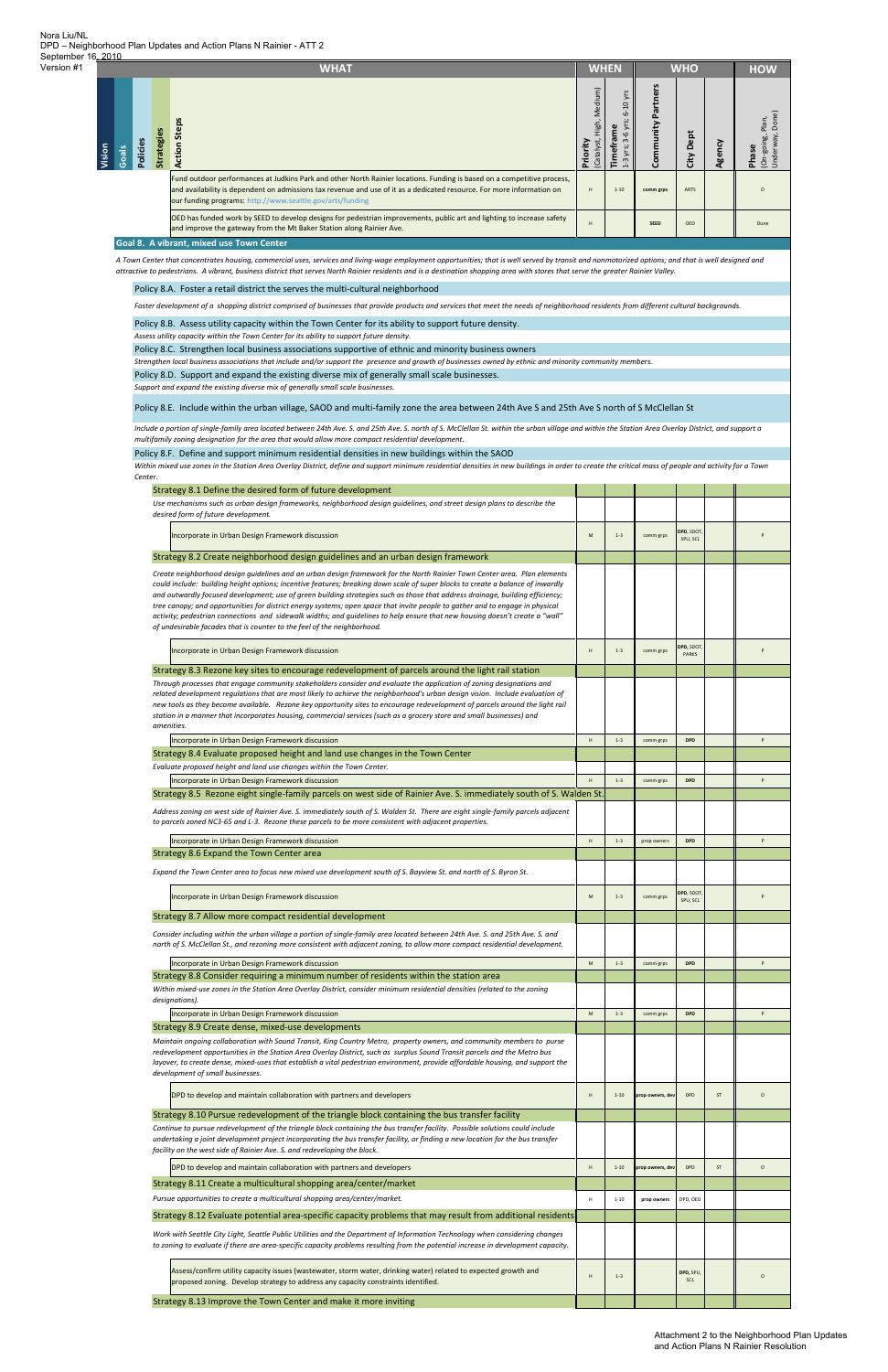| Strategy 10.2 Use the Pedestrian Master Plan to prioritize improvements                                                                                                                                                                                  |   |          |           |             |            |          |
|----------------------------------------------------------------------------------------------------------------------------------------------------------------------------------------------------------------------------------------------------------|---|----------|-----------|-------------|------------|----------|
| Use the Pedestrian Master Plan as a tool for prioritizing pedestrian improvements and Neighborhood Street Fund projects.                                                                                                                                 |   |          |           |             |            |          |
| Implementation based on city-wide prioritization                                                                                                                                                                                                         | H | $1 - 10$ |           | SDOT        |            | $\Omega$ |
| No sidewalk improvements are prioritized for 2010. Status for 2011/2012 is unknown                                                                                                                                                                       |   |          |           | SDOT        |            |          |
| Strategy 10.3 Use the Bicycle Master Plan to prioritize improvements                                                                                                                                                                                     |   |          |           |             |            |          |
| Use the Bicycle Master Plan as a tool for prioritizing bicycle improvements.                                                                                                                                                                             |   |          |           |             |            |          |
| Implementation based on city-wide prioritization                                                                                                                                                                                                         | H | $1 - 10$ |           | <b>SDOT</b> |            | $\circ$  |
| No bike improvements are prioritized for 2010. Status for 2011/2012 is unknown                                                                                                                                                                           |   |          |           | SDOT        |            |          |
| Strategy 10.4 Pursue a bicycle route along Rainier Ave. S. or parallel street                                                                                                                                                                            |   |          |           |             |            |          |
| Continue to pursue bicycle route along Rainier Ave. S. or parallel street that takes advantage of the flat grade in the valley<br>floor.                                                                                                                 | H |          | comm grps | SDOT        |            |          |
| Strategy 10.5 Develop transportation corridors that might encompass several roads                                                                                                                                                                        |   |          |           |             |            |          |
| Look for opportunities to develop transportation corridors that might encompass several roads. For example, consider if Chief<br>Sealth Trail can function as the major north / south bike route, enhancing the connections from it to commercial areas. |   |          |           |             |            |          |
| CPRS is in design phase - completion sometime after 2010                                                                                                                                                                                                 | M |          |           | SDOT        |            |          |
| SPD can assist with CPTED review                                                                                                                                                                                                                         |   |          |           | SPD         |            |          |
| Strategy 10.6 Add destination spaces along Chief Sealth Trail to encourage use                                                                                                                                                                           |   |          |           |             |            |          |
| Consider adding destination spaces along Chief Sealth Trail, such as play areas, community gardens and pocket parks to<br>encourage use.                                                                                                                 |   |          | comm grps |             | <b>DON</b> |          |
| Strategy 10.7 Ensure that transportation projects consider accessibility, livability and health quality                                                                                                                                                  |   |          |           |             |            |          |

Implementation based on city‐wide prioritization **Herophone Communication H 1** 1–10 communic<sub>ation</sub> sport in the communication of the communication of the communication of the communication of the communication of the com

| <b>WHAT</b>                                                                                                                                                                                                                                                                                                                                                                                                                                                                                                                                                                                                                                                                                                                                                                                                                                                                                                                                                                                                                                                                                                                                                                                                                                                                                                                                                                                                                                                                                                                                                        | <b>WHO</b><br><b>WHEN</b>            |                                              |                            |                                 |        | <b>HOW</b>                                   |
|--------------------------------------------------------------------------------------------------------------------------------------------------------------------------------------------------------------------------------------------------------------------------------------------------------------------------------------------------------------------------------------------------------------------------------------------------------------------------------------------------------------------------------------------------------------------------------------------------------------------------------------------------------------------------------------------------------------------------------------------------------------------------------------------------------------------------------------------------------------------------------------------------------------------------------------------------------------------------------------------------------------------------------------------------------------------------------------------------------------------------------------------------------------------------------------------------------------------------------------------------------------------------------------------------------------------------------------------------------------------------------------------------------------------------------------------------------------------------------------------------------------------------------------------------------------------|--------------------------------------|----------------------------------------------|----------------------------|---------------------------------|--------|----------------------------------------------|
| <b>Action Steps</b><br><b>Strategies</b><br>Policies<br>Vision<br>Goals                                                                                                                                                                                                                                                                                                                                                                                                                                                                                                                                                                                                                                                                                                                                                                                                                                                                                                                                                                                                                                                                                                                                                                                                                                                                                                                                                                                                                                                                                            | (Catalyst, High, Medium)<br>Priority | $6-10$ yrs<br>1-3 yrs; 3-6 yrs;<br>Timeframe | Community Partners         | City Dept                       | Agency | (On-going, Plan,<br>Underway, Done)<br>Phase |
| Encourage the use of City grant programs to improve the town center and make it more inviting.                                                                                                                                                                                                                                                                                                                                                                                                                                                                                                                                                                                                                                                                                                                                                                                                                                                                                                                                                                                                                                                                                                                                                                                                                                                                                                                                                                                                                                                                     |                                      |                                              |                            |                                 |        |                                              |
| DPD to develop and maintain collaboration with partners and developers                                                                                                                                                                                                                                                                                                                                                                                                                                                                                                                                                                                                                                                                                                                                                                                                                                                                                                                                                                                                                                                                                                                                                                                                                                                                                                                                                                                                                                                                                             | H                                    | $1 - 10$                                     | prop owners, dev           | DPD                             | ST     | $\circ$                                      |
| Goal 9. A neighborhood with good and safe transportation choices<br>A neighborhood served by a network of safe streets with amenities for pedestrians and bicyclists. (NR-G3 A)                                                                                                                                                                                                                                                                                                                                                                                                                                                                                                                                                                                                                                                                                                                                                                                                                                                                                                                                                                                                                                                                                                                                                                                                                                                                                                                                                                                    |                                      |                                              |                            |                                 |        |                                              |
| Policy 9.A. Create seamless pedestrian and bicycle links within the Town Center, and to the surrounding community facilities.                                                                                                                                                                                                                                                                                                                                                                                                                                                                                                                                                                                                                                                                                                                                                                                                                                                                                                                                                                                                                                                                                                                                                                                                                                                                                                                                                                                                                                      |                                      |                                              |                            |                                 |        |                                              |
| Create seamless pedestrian and bicycle links within the Town Center, and to the surrounding community facilities.                                                                                                                                                                                                                                                                                                                                                                                                                                                                                                                                                                                                                                                                                                                                                                                                                                                                                                                                                                                                                                                                                                                                                                                                                                                                                                                                                                                                                                                  |                                      |                                              |                            |                                 |        |                                              |
| Policy 9.B. Prioritize universally accessible routes between the Town Center and locations such as Lighthouse for the Blind and Center Park.                                                                                                                                                                                                                                                                                                                                                                                                                                                                                                                                                                                                                                                                                                                                                                                                                                                                                                                                                                                                                                                                                                                                                                                                                                                                                                                                                                                                                       |                                      |                                              |                            |                                 |        |                                              |
| Prioritize development of universally accessible routes between the Town Center and locations such as Lighthouse for the Blind and Center Park.<br>Policy 9.C. Encourage new development to support a vibrant pedestrian environment throughout the Town Center                                                                                                                                                                                                                                                                                                                                                                                                                                                                                                                                                                                                                                                                                                                                                                                                                                                                                                                                                                                                                                                                                                                                                                                                                                                                                                    |                                      |                                              |                            |                                 |        |                                              |
| Ensure that standards for new development projects will accommodate a vibrant pedestrian environment throughout the Town Center.                                                                                                                                                                                                                                                                                                                                                                                                                                                                                                                                                                                                                                                                                                                                                                                                                                                                                                                                                                                                                                                                                                                                                                                                                                                                                                                                                                                                                                   |                                      |                                              |                            |                                 |        |                                              |
| Policy 9.D. Enhance access throughout the Town Center for people of all ages and abilities.                                                                                                                                                                                                                                                                                                                                                                                                                                                                                                                                                                                                                                                                                                                                                                                                                                                                                                                                                                                                                                                                                                                                                                                                                                                                                                                                                                                                                                                                        |                                      |                                              |                            |                                 |        |                                              |
| Enhance access throughout the Town Center for people of all ages and abilities.                                                                                                                                                                                                                                                                                                                                                                                                                                                                                                                                                                                                                                                                                                                                                                                                                                                                                                                                                                                                                                                                                                                                                                                                                                                                                                                                                                                                                                                                                    |                                      |                                              |                            |                                 |        |                                              |
| Strategy 9.1 Create a pedestrian network of pathways throughout the Town Center                                                                                                                                                                                                                                                                                                                                                                                                                                                                                                                                                                                                                                                                                                                                                                                                                                                                                                                                                                                                                                                                                                                                                                                                                                                                                                                                                                                                                                                                                    |                                      |                                              |                            |                                 |        |                                              |
| Create a pedestrian network of pathways throughout the Town Center, connecting retail, services and the light rail station.<br>Specific actions could include the following: 1. Implementation of the Southeast Transportation Study (SETS) projects #10 and<br>#11 to calm traffic and improve the streetscape along S. McClellan St. from 23rd Ave. S. to Mt. Baker Blvd. Projects #10 and #11<br>include relocating utility poles and signal controller cabinets where necessary to ensure a clear walking path, adding a missing<br>sidewalk link, widening sidewalks, installing planting strips, installing curb extensions, and adding pedestrian lighting.<br>Additional work may include working with Metro to relocate trolley wire poles out of the pedestrian pathway. 2. Work with<br>property owners and developers to break up the large block and/or parcels into smaller pieces, providing walking routes<br>through the sites and connections to the surrounding street grid, as well as consolidating the number of driveways as<br>redevelopment occurs to provide an improved pedestrian environment. 3. Complete the sidewalk network to make better<br>connections between destinations. 4. When enhancing access throughout the Town Center for people of all ages and abilities,<br>pay particular attention to connections to transit and shopping areas from the Lighthouse for the Blind and the Center Park. 5.<br>Identify sites that would benefit from unique art or pavement treatments to support a vibrant walking environment. |                                      |                                              |                            |                                 |        |                                              |
| Incorporate in Urban Design Framework discussion                                                                                                                                                                                                                                                                                                                                                                                                                                                                                                                                                                                                                                                                                                                                                                                                                                                                                                                                                                                                                                                                                                                                                                                                                                                                                                                                                                                                                                                                                                                   | н                                    | $1 - 3$                                      | comm grps, prop<br>owners  | DPD, SDOT,<br>SPU, SCL,<br>ARTS |        |                                              |
| Strategy 9.2 Identify desired off-street circulation patterns                                                                                                                                                                                                                                                                                                                                                                                                                                                                                                                                                                                                                                                                                                                                                                                                                                                                                                                                                                                                                                                                                                                                                                                                                                                                                                                                                                                                                                                                                                      |                                      |                                              |                            |                                 |        |                                              |
| Identify desired off-street circulation patterns and work with developers of large parcels to create internal circulation that<br>promotes walking within developments and between the sites.                                                                                                                                                                                                                                                                                                                                                                                                                                                                                                                                                                                                                                                                                                                                                                                                                                                                                                                                                                                                                                                                                                                                                                                                                                                                                                                                                                      |                                      |                                              |                            |                                 |        |                                              |
| Incorporate in Urban Design Framework discussion                                                                                                                                                                                                                                                                                                                                                                                                                                                                                                                                                                                                                                                                                                                                                                                                                                                                                                                                                                                                                                                                                                                                                                                                                                                                                                                                                                                                                                                                                                                   | H                                    | $1 - 3$                                      | comm grps, prop<br>owners  | DPD, SDOT                       |        |                                              |
| DPD to develop and maintain collaboration with partners and developers                                                                                                                                                                                                                                                                                                                                                                                                                                                                                                                                                                                                                                                                                                                                                                                                                                                                                                                                                                                                                                                                                                                                                                                                                                                                                                                                                                                                                                                                                             | H                                    | $1 - 10$                                     | prop owners, dev DPD, SDOT |                                 | ST     | $\circ$                                      |
| Strategy 9.3 Define minimum widths for sidewalks and landscaped planting strips<br>Modify the Land Use Code to define minimum widths for sidewalks and landscaped planting strips on all streets in station areas<br>with pedestrian designations. Define areas that are appropriate for, and associated sidewalk dimensions that are supportive of<br>sidewalk cafes and/or stores that open to the sidewalk.                                                                                                                                                                                                                                                                                                                                                                                                                                                                                                                                                                                                                                                                                                                                                                                                                                                                                                                                                                                                                                                                                                                                                     |                                      |                                              |                            |                                 |        |                                              |
| Incorporate in Urban Design Framework discussion                                                                                                                                                                                                                                                                                                                                                                                                                                                                                                                                                                                                                                                                                                                                                                                                                                                                                                                                                                                                                                                                                                                                                                                                                                                                                                                                                                                                                                                                                                                   | н                                    | $1 - 3$                                      | comm grps, prop<br>owners  | DPD, SDOT                       |        | P                                            |
| Strategy 9.4 Create more connections between neighborhoods by improving street ends                                                                                                                                                                                                                                                                                                                                                                                                                                                                                                                                                                                                                                                                                                                                                                                                                                                                                                                                                                                                                                                                                                                                                                                                                                                                                                                                                                                                                                                                                |                                      |                                              |                            |                                 |        |                                              |
| Improve street ends to create more connections between neighborhoods.                                                                                                                                                                                                                                                                                                                                                                                                                                                                                                                                                                                                                                                                                                                                                                                                                                                                                                                                                                                                                                                                                                                                                                                                                                                                                                                                                                                                                                                                                              |                                      |                                              |                            |                                 |        |                                              |
| Incorporate in Urban Design Framework discussion                                                                                                                                                                                                                                                                                                                                                                                                                                                                                                                                                                                                                                                                                                                                                                                                                                                                                                                                                                                                                                                                                                                                                                                                                                                                                                                                                                                                                                                                                                                   | ${\sf M}$                            | $1 - 3$                                      | comm grps                  | DPD, SDOT                       |        | P                                            |
| Community may apply for matching fund grants for specific projects                                                                                                                                                                                                                                                                                                                                                                                                                                                                                                                                                                                                                                                                                                                                                                                                                                                                                                                                                                                                                                                                                                                                                                                                                                                                                                                                                                                                                                                                                                 | M                                    |                                              | comm grps                  | DON, SDOT                       |        | P                                            |
| SPD can assist with CPTED review<br>Strategy 9.5 Create a more secure environment for people and business                                                                                                                                                                                                                                                                                                                                                                                                                                                                                                                                                                                                                                                                                                                                                                                                                                                                                                                                                                                                                                                                                                                                                                                                                                                                                                                                                                                                                                                          | ${\sf M}$                            | $1 - 3$                                      | comm grps                  | SPD                             |        |                                              |
| Create a more secure environment for people and business using the Crime Prevention Through Environmental Design (CPTED)                                                                                                                                                                                                                                                                                                                                                                                                                                                                                                                                                                                                                                                                                                                                                                                                                                                                                                                                                                                                                                                                                                                                                                                                                                                                                                                                                                                                                                           |                                      |                                              |                            |                                 |        |                                              |
| principles to enliven temporarily vacant sites. Ideas could include temporary markets.                                                                                                                                                                                                                                                                                                                                                                                                                                                                                                                                                                                                                                                                                                                                                                                                                                                                                                                                                                                                                                                                                                                                                                                                                                                                                                                                                                                                                                                                             |                                      |                                              |                            |                                 |        |                                              |
| Incorporate in Urban Design Framework discussion                                                                                                                                                                                                                                                                                                                                                                                                                                                                                                                                                                                                                                                                                                                                                                                                                                                                                                                                                                                                                                                                                                                                                                                                                                                                                                                                                                                                                                                                                                                   | $\mathsf H$                          | $1 - 3$                                      | comm grps                  | DPD, OED                        |        | p                                            |
| SPD can assist with CPTED review<br>Strategy 9.6 Create active, family-oriented spaces within the Town Center                                                                                                                                                                                                                                                                                                                                                                                                                                                                                                                                                                                                                                                                                                                                                                                                                                                                                                                                                                                                                                                                                                                                                                                                                                                                                                                                                                                                                                                      | H                                    | $1 - 3$                                      | comm grps                  | SPD                             |        | P                                            |
| Create active, family-oriented spaces within the Town Center to invite positive use that enhances public safety.                                                                                                                                                                                                                                                                                                                                                                                                                                                                                                                                                                                                                                                                                                                                                                                                                                                                                                                                                                                                                                                                                                                                                                                                                                                                                                                                                                                                                                                   |                                      |                                              |                            |                                 |        |                                              |
| Incorporate in Urban Design Framework discussion                                                                                                                                                                                                                                                                                                                                                                                                                                                                                                                                                                                                                                                                                                                                                                                                                                                                                                                                                                                                                                                                                                                                                                                                                                                                                                                                                                                                                                                                                                                   | H                                    | $1 - 3$                                      | comm grps, prop            | <b>DPD, PARKS</b>               |        |                                              |
| SPD can assist with CPTED review                                                                                                                                                                                                                                                                                                                                                                                                                                                                                                                                                                                                                                                                                                                                                                                                                                                                                                                                                                                                                                                                                                                                                                                                                                                                                                                                                                                                                                                                                                                                   | H                                    | $1 - 3$                                      | owners<br>comm grps        | SPD                             |        | P                                            |
| Goal 10. Rainier Ave S and MLK Jr Way S are safe and attractive to walk, bike and ride as well as drive                                                                                                                                                                                                                                                                                                                                                                                                                                                                                                                                                                                                                                                                                                                                                                                                                                                                                                                                                                                                                                                                                                                                                                                                                                                                                                                                                                                                                                                            |                                      |                                              |                            |                                 |        |                                              |
| Rainier Ave. S. is a highly functioning multimodal "complete street" that serves as the spine of the Rainier Valley and retains its existing vistas of Mount Rainier. (NR-G4A) Continue to develop Martin                                                                                                                                                                                                                                                                                                                                                                                                                                                                                                                                                                                                                                                                                                                                                                                                                                                                                                                                                                                                                                                                                                                                                                                                                                                                                                                                                          |                                      |                                              |                            |                                 |        |                                              |
| Policy 10.A. Promote alternative transportation programs<br>Promote alternative transportation programs, such as bicycle commuting, local hiring, van pools, and transit ridership. (NR-P13)                                                                                                                                                                                                                                                                                                                                                                                                                                                                                                                                                                                                                                                                                                                                                                                                                                                                                                                                                                                                                                                                                                                                                                                                                                                                                                                                                                       |                                      |                                              |                            |                                 |        |                                              |
| Policy 10.B. Support a local main street atmosphere on Rainier Ave S between S Bayview St and MLK Jr Way S<br>Support actions that improve the pedestrian and transit functions along Rainier Ave. S. between S. Bayview St. and MLK Jr. Way S. so that the section becomes more of a local main street for the                                                                                                                                                                                                                                                                                                                                                                                                                                                                                                                                                                                                                                                                                                                                                                                                                                                                                                                                                                                                                                                                                                                                                                                                                                                    |                                      |                                              |                            |                                 |        |                                              |
| North Rainier neighborhood.                                                                                                                                                                                                                                                                                                                                                                                                                                                                                                                                                                                                                                                                                                                                                                                                                                                                                                                                                                                                                                                                                                                                                                                                                                                                                                                                                                                                                                                                                                                                        |                                      |                                              |                            |                                 |        |                                              |
| Strategy 10.1 Implement the Southeast Transportation Study (SETS)                                                                                                                                                                                                                                                                                                                                                                                                                                                                                                                                                                                                                                                                                                                                                                                                                                                                                                                                                                                                                                                                                                                                                                                                                                                                                                                                                                                                                                                                                                  |                                      |                                              |                            |                                 |        |                                              |
| Implement the recommendations from the Southeast Transportation Study (SETS) which serves as the blueprint for<br>programming transportation improvements in Southeast Seattle.                                                                                                                                                                                                                                                                                                                                                                                                                                                                                                                                                                                                                                                                                                                                                                                                                                                                                                                                                                                                                                                                                                                                                                                                                                                                                                                                                                                    |                                      |                                              |                            |                                 |        |                                              |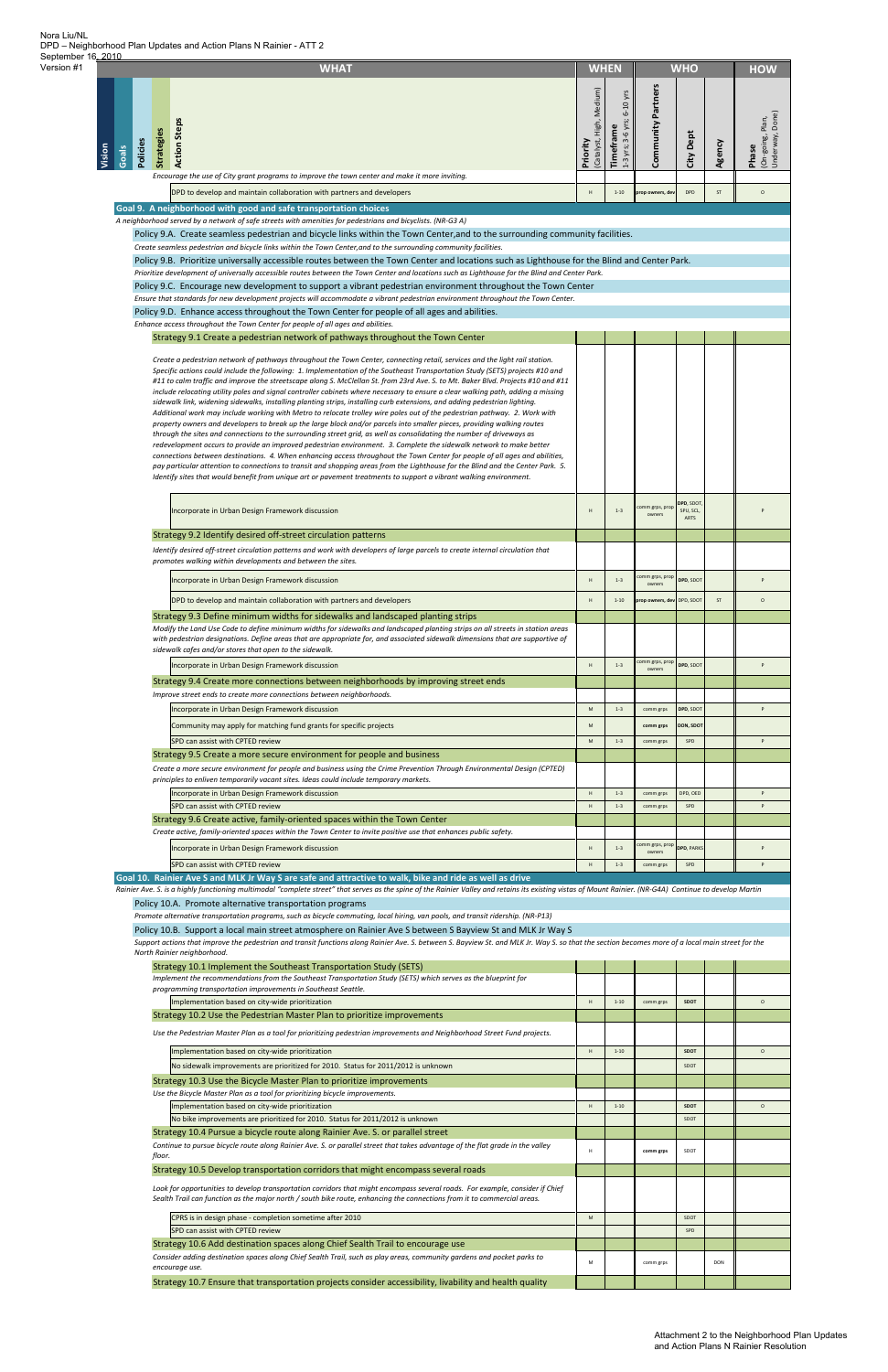**Vision**

|                 |          |                   | <b>WHAT</b>                                                                                                                                                                                                                                                                                                                                                                                                                                                                                                                                                                                                                                                                                                                                                                                                                                                                                                   | <b>WHEN</b>                                                                                                |                                           |                       | <b>WHO</b>         |        | <b>HOW</b>                                   |
|-----------------|----------|-------------------|---------------------------------------------------------------------------------------------------------------------------------------------------------------------------------------------------------------------------------------------------------------------------------------------------------------------------------------------------------------------------------------------------------------------------------------------------------------------------------------------------------------------------------------------------------------------------------------------------------------------------------------------------------------------------------------------------------------------------------------------------------------------------------------------------------------------------------------------------------------------------------------------------------------|------------------------------------------------------------------------------------------------------------|-------------------------------------------|-----------------------|--------------------|--------|----------------------------------------------|
| Vision<br>Goals | Policies | <b>Strategies</b> | <b>Action Steps</b>                                                                                                                                                                                                                                                                                                                                                                                                                                                                                                                                                                                                                                                                                                                                                                                                                                                                                           | (Catalyst, High, Medium)<br>Priority                                                                       | 6-10 yrs<br>1-3 yrs; 3-6 yrs;<br>Timefram | Partners<br>Community | City Dept          | Agency | (On-going, Plan,<br>Underway, Done)<br>Phase |
|                 |          |                   | Use health impact assessments to help ensure that transportation projects consider accessibility, livability and health quality.                                                                                                                                                                                                                                                                                                                                                                                                                                                                                                                                                                                                                                                                                                                                                                              |                                                                                                            |                                           |                       |                    |        |                                              |
|                 |          |                   | Incorporate in Urban Design Framework discussion<br>Strategy 10.8 Evaluate an "MLK Jr. Way S. re-route"                                                                                                                                                                                                                                                                                                                                                                                                                                                                                                                                                                                                                                                                                                                                                                                                       | $\mathsf{M}% _{T}=\mathsf{M}_{T}\!\left( a,b\right) ,\ \mathsf{M}_{T}=\mathsf{M}_{T}\!\left( a,b\right) ,$ | $1 - 6$                                   | comm grps             | DPD, SDOT          |        | P                                            |
|                 |          |                   | Evaluate an "MLK Jr. Way S. re-route" that would route through-traffic from Rainier Ave. S. to MLK Jr. Way S. from the Rainier<br>Ave. S./MLK Jr. Way S. intersection. This strategy calls for the rerouting of through-traffic from Rainier Ave. S. to MLK Jr. Way S.<br>at the Rainier Ave. S. and MLK Jr. Way S. intersection and back to Rainier Ave. S. by way of S. Bayview St. (Note: The re-route<br>strategy would require more detailed modeling and operational analysis to understand the traffic volumes that would be<br>diverted, effects upon congestion especially at intersections, geometric requirements, and the need to acquire additional rights-<br>of-way (ROW). Both existing and future conditions would need to be studied before any decision can be made about this<br>alternative. Currently, there is no funding for such an analysis, engineering, design, or construction.) |                                                                                                            |                                           |                       |                    |        |                                              |
|                 |          |                   | Incorporate in Urban Design Framework discussion                                                                                                                                                                                                                                                                                                                                                                                                                                                                                                                                                                                                                                                                                                                                                                                                                                                              | $\boldsymbol{\mathsf{H}}$                                                                                  | $1 - 3$                                   | comm grps             | DPD, SDOT          |        | p                                            |
|                 |          |                   | Seek funds for feasibility study<br>SPD to provide input                                                                                                                                                                                                                                                                                                                                                                                                                                                                                                                                                                                                                                                                                                                                                                                                                                                      | $\,$ H<br>$\boldsymbol{\mathsf{H}}$                                                                        | $1 - 3$<br>$1 - 3$                        |                       | <b>SDOT</b><br>SPD |        | p                                            |
|                 |          |                   | Strategy 10.9 Support a more pedestrian-oriented shopping area through street design                                                                                                                                                                                                                                                                                                                                                                                                                                                                                                                                                                                                                                                                                                                                                                                                                          |                                                                                                            |                                           |                       |                    |        |                                              |
|                 |          |                   | Develop street design cross-sections for Rainier Ave. S that support a more pedestrian-oriented shopping area. SDOT will<br>complete a conceptual design for Rainier Ave. S. from the Rainier Ave. S. and MLK Jr. Way intersection to S. Bayview St. which<br>shows a possible new cross-section that includes landscaped median where possible, and other features such as a parking lane.<br>This design would require additional ROW from private landowners. (Note: Before any design alterations could be<br>accomplished, SDOT would have to conduct an operational analysis of any proposed changes. This analysis would include<br>impacts upon levels of congestion, especially at intersections, and transit speed and reliability. Both existing and future<br>conditions may need to be studied. Currently, there is no funding for such an analysis, engineering, design, or construction.)      |                                                                                                            |                                           |                       |                    |        |                                              |
|                 |          |                   | Community to give input on conceptual design                                                                                                                                                                                                                                                                                                                                                                                                                                                                                                                                                                                                                                                                                                                                                                                                                                                                  | H                                                                                                          | $1 - 3$                                   | comm grps             | SDOT               |        | p                                            |
|                 |          |                   | SPD can assist with CPTED review<br>Strategy CL-1.5: Promote arts and culture in North Rainier (from North Rainier Implementation Matrix)                                                                                                                                                                                                                                                                                                                                                                                                                                                                                                                                                                                                                                                                                                                                                                     | $\boldsymbol{\mathsf{H}}$                                                                                  | $1 - 3$                                   |                       | SPD                |        | P                                            |
|                 |          |                   | Promote arts and culture in North Rainier, including: Development of Seattle Arts Commission-School District partnerships to<br>establish 'Artists in Residence' for local schools; Establishment of 'Art and Theater-in-the-Park' programs for locations such as<br>MLK, Jr. Park, Blue Dog Park, Taejon Park, and I-90 Lid Park; Establishment of community-serving arts and culture programs in<br>the African American Heritage Museum and Cultural Center.                                                                                                                                                                                                                                                                                                                                                                                                                                               |                                                                                                            |                                           |                       |                    |        |                                              |
|                 |          |                   | The Office of Arts & Cultural Affairs offers annual funding (Youth Arts Program) and technical assistance specifically to<br>support out-of-school arts training opportunities for middle- and high-school-aged youth. Technical assistance includes<br>networking and skills building for funded programs and individual teaching artists. These programs are all priorities of<br>Seattle's Office of Arts & Cultural Affairs, but will be impacted pending budget decisions at the end of 2010.                                                                                                                                                                                                                                                                                                                                                                                                            |                                                                                                            | $1 - 10$                                  | comm orgs             | ARIS               |        |                                              |
|                 |          |                   | The Office of Arts & Cultural Affairs funds numerous cultural organizations providing direct services to Seattle schools,<br>including artist residencies, teacher training, and educational tours and performances for K-12 classes. These programs<br>are all priorities of Seattle's Office of Arts & Cultural Affairs, but will be impacted pending budget decisions at the end of<br>2010.                                                                                                                                                                                                                                                                                                                                                                                                                                                                                                               | H                                                                                                          | $1 - 10$                                  | comm orgs             | ARTS               |        | $\circ$                                      |
|                 |          |                   | The Office of Arts & Cultural Affairs has led discussions with the Seattle School District and the community of educators,<br>parents, arts organizations and teaching artists, to promote increased comprehensive arts education opportunities, such<br>as "Artists in Residence," for local schools, particularly in parts of the District that are underserved. These programs are<br>all priorities of Seattle's Office of Arts & Cultural Affairs, but will be impacted pending budget decisions at the end of<br>2010.                                                                                                                                                                                                                                                                                                                                                                                  | M                                                                                                          | $1 - 10$                                  | <b>Schools</b>        | <b>ARTS</b>        |        | $\circ$                                      |
|                 |          |                   | The Office of Arts & Cultural Affairs provides technical assistance to artists and arts organizations. These programs are all<br>priorities of Seattle's Office of Arts & Cultural Affairs, but will be impacted pending budget decisions at the end of 2010.                                                                                                                                                                                                                                                                                                                                                                                                                                                                                                                                                                                                                                                 | M                                                                                                          | $1 - 10$                                  | comm orgs             | ARTS               |        | $\circ$                                      |
|                 |          |                   | The Office of Arts & Cultural Affairs implements the Neighborhood Arts Funding Initiative for community festivals and<br>events. These programs are all priorities of Seattle's Office of Arts & Cultural Affairs, but will be impacted pending budget<br>decisions at the end of 2010.<br>The Office of Arts & Cultural Affairs supports model projects aimed at seeding successful ongoing arts education programs                                                                                                                                                                                                                                                                                                                                                                                                                                                                                          | ${\sf M}$                                                                                                  | $1 - 10$                                  | comm orgs             | ARTS               |        | $\circ$                                      |
|                 |          |                   | in schools throughout the City. These programs are all priorities of Seattle's Office of Arts & Cultural Affairs, but will be<br>impacted pending budget decisions at the end of 2010.<br>Strategy CL-3.1, 1 of 1: Work with Franklin High School to support a school 'Earth Service Corps' team (from North Rainier Implementation Matrix)                                                                                                                                                                                                                                                                                                                                                                                                                                                                                                                                                                   |                                                                                                            | $1 - 10$                                  | comm orgs             | ARTS               |        | $\circ$                                      |
|                 |          |                   | Work with Franklin High School to support a school 'Earth Service Corps' team.<br>The Earth Service Corps at Franklin High School is still active and is run by the YMCA. SPU contracted with the Y to support                                                                                                                                                                                                                                                                                                                                                                                                                                                                                                                                                                                                                                                                                                | $\mathsf H$                                                                                                |                                           | Schools, YMCA         | SPU                |        | Done                                         |
|                 |          |                   | their efforts<br>Strategy CL-3.1, 2 of 2: Continue Adopt-a-Street and related programs                                                                                                                                                                                                                                                                                                                                                                                                                                                                                                                                                                                                                                                                                                                                                                                                                        |                                                                                                            |                                           |                       |                    |        |                                              |
|                 |          |                   | Continue Adopt-a-Street and related programs                                                                                                                                                                                                                                                                                                                                                                                                                                                                                                                                                                                                                                                                                                                                                                                                                                                                  |                                                                                                            |                                           |                       |                    |        |                                              |
|                 |          |                   | North Rainier Valley currently has an active A-A-S group.<br>Strategy C 3.3: Designate key bicycle streets                                                                                                                                                                                                                                                                                                                                                                                                                                                                                                                                                                                                                                                                                                                                                                                                    |                                                                                                            |                                           | comm grps             | SPU                |        | Done                                         |
|                 |          |                   | Key Bicycle Streets. The following streets should be designated as bicycle lanes/paths/routes to facilitate the safe and efficient<br>movement of non-motorized wheeled travelers (i.e., cyclists, rollerbladers) within and through the North Rainier Neighborhood:<br>MLK Jr. Way South Bicycle Lane: South McClellan to South Massachusetts; Mt. Baker-Cheasty Boulevard Lane; South McClellan<br>Street Bicycle Lane: Rainier Avenue South to Mt. Baker Drive South; 31st Avenue South from South McClellan Street to South<br>Jackson Street.                                                                                                                                                                                                                                                                                                                                                            |                                                                                                            |                                           |                       |                    |        |                                              |
|                 |          |                   | Stretch of MLK from S McClellan to S Massachusetts is included in Bike Master Plan                                                                                                                                                                                                                                                                                                                                                                                                                                                                                                                                                                                                                                                                                                                                                                                                                            | $\,$ H                                                                                                     | $1 - 6$                                   |                       | <b>SDOT</b>        |        |                                              |
|                 |          |                   | Bike lanes on 31st Ave S complete                                                                                                                                                                                                                                                                                                                                                                                                                                                                                                                                                                                                                                                                                                                                                                                                                                                                             |                                                                                                            |                                           |                       | SDOT               |        | Done                                         |
|                 |          |                   | Strategy C-4B.4: Complete sidewalks on MLK Jr Way S between S Massachusetts and S McCellan (from North Rainier Implementation Matrix)                                                                                                                                                                                                                                                                                                                                                                                                                                                                                                                                                                                                                                                                                                                                                                         |                                                                                                            |                                           |                       |                    |        |                                              |
|                 |          |                   | Build sidewalks along MLK Jr. Way S where there are none between S Massachusetts and S McClellan.<br>Completing this sidewalk is part of SETS. Implementation based on city-wide prioritization                                                                                                                                                                                                                                                                                                                                                                                                                                                                                                                                                                                                                                                                                                               | $\mathsf H$                                                                                                |                                           |                       | <b>SDOT</b>        |        |                                              |
|                 |          |                   | Strategy T-2.1, 1 of 1: Develop a monitoring and mitigation program for cut-through traffic and hide-and-ride. (from North Rainier Implementation Matrix)                                                                                                                                                                                                                                                                                                                                                                                                                                                                                                                                                                                                                                                                                                                                                     |                                                                                                            |                                           |                       |                    |        |                                              |
|                 |          |                   | Develop a monitoring and mitigation program for cut-through traffic and hide-and-ride.                                                                                                                                                                                                                                                                                                                                                                                                                                                                                                                                                                                                                                                                                                                                                                                                                        |                                                                                                            |                                           |                       |                    |        |                                              |
|                 |          |                   | Cut through traffic to be monitored on a case by case basis                                                                                                                                                                                                                                                                                                                                                                                                                                                                                                                                                                                                                                                                                                                                                                                                                                                   | $\,$ H                                                                                                     |                                           | comm                  | <b>SDOT</b>        |        |                                              |
|                 |          |                   | Completed Link Light Rail parking management plans to prevent hide-and-ride (2009)                                                                                                                                                                                                                                                                                                                                                                                                                                                                                                                                                                                                                                                                                                                                                                                                                            |                                                                                                            |                                           |                       |                    |        | Done                                         |
|                 |          |                   | <b>Additional projects</b><br>Rainier Ave S TPCI project (Rainier/MLK intersection), complete in 2011                                                                                                                                                                                                                                                                                                                                                                                                                                                                                                                                                                                                                                                                                                                                                                                                         | $\boldsymbol{\mathsf{H}}$                                                                                  |                                           |                       | SDOT               |        | $\sf U$                                      |
|                 |          |                   | Rainier Ave S re-paving project (Alaska to Walden) complete in 2012                                                                                                                                                                                                                                                                                                                                                                                                                                                                                                                                                                                                                                                                                                                                                                                                                                           |                                                                                                            |                                           |                       | SDOT               |        | $\sf U$                                      |
|                 |          |                   | Goals and Policies carried forward from the City's Comprehensive Plan as drawn from the North Rainier Neighborhood Plan dated XXXX                                                                                                                                                                                                                                                                                                                                                                                                                                                                                                                                                                                                                                                                                                                                                                            |                                                                                                            |                                           |                       |                    |        |                                              |
|                 |          |                   | NR-G2 amended: Housing in the neighborhood meets community needs for a range of household incomes and unit sizes, and makes a compatible transition from<br>higher-intensity mixed-use and multifamily residential to single family areas.<br>NR-G5: Cheasty Boulevard and Greenbelt has been reclaimed and developed in a manner consistent with the 1909 Olmsted Parks and Boulevards Plan.<br>NR-G6: The transportation and housing needs of residents of North Rainier's community service facilities are met.<br>NR-G7: The neighborhood retains sufficient zoning capacity to facilitate employment growth.<br>NR-G8 amended: A local economic climate in which North Rainier's unique small businesses can remain economically viable and have the opportunity to grow as the                                                                                                                          |                                                                                                            |                                           |                       |                    |        |                                              |
|                 |          |                   | Town Center grows.<br>NR-G9: North Rainier Valley's network of parks, recreational facilities, open spaces, and arts and culture programs are functioning and are well utilized.<br>NR-G11 amended: Good connections between the North Rainier Valley, Mount Baker, and the Beacon Hill that encourage use of the Link Light Rail station.<br>NR-G12: Neighborhoods adjacent to Rainier Avenue S and MLK, Jr. Way have effective traffic circulation and have implemented traffic calming strategies/facilities.                                                                                                                                                                                                                                                                                                                                                                                              |                                                                                                            |                                           |                       |                    |        |                                              |

Version #1

Attachment 2 to the Neighborhood Plan Updates and Action Plans N Rainier Resolution